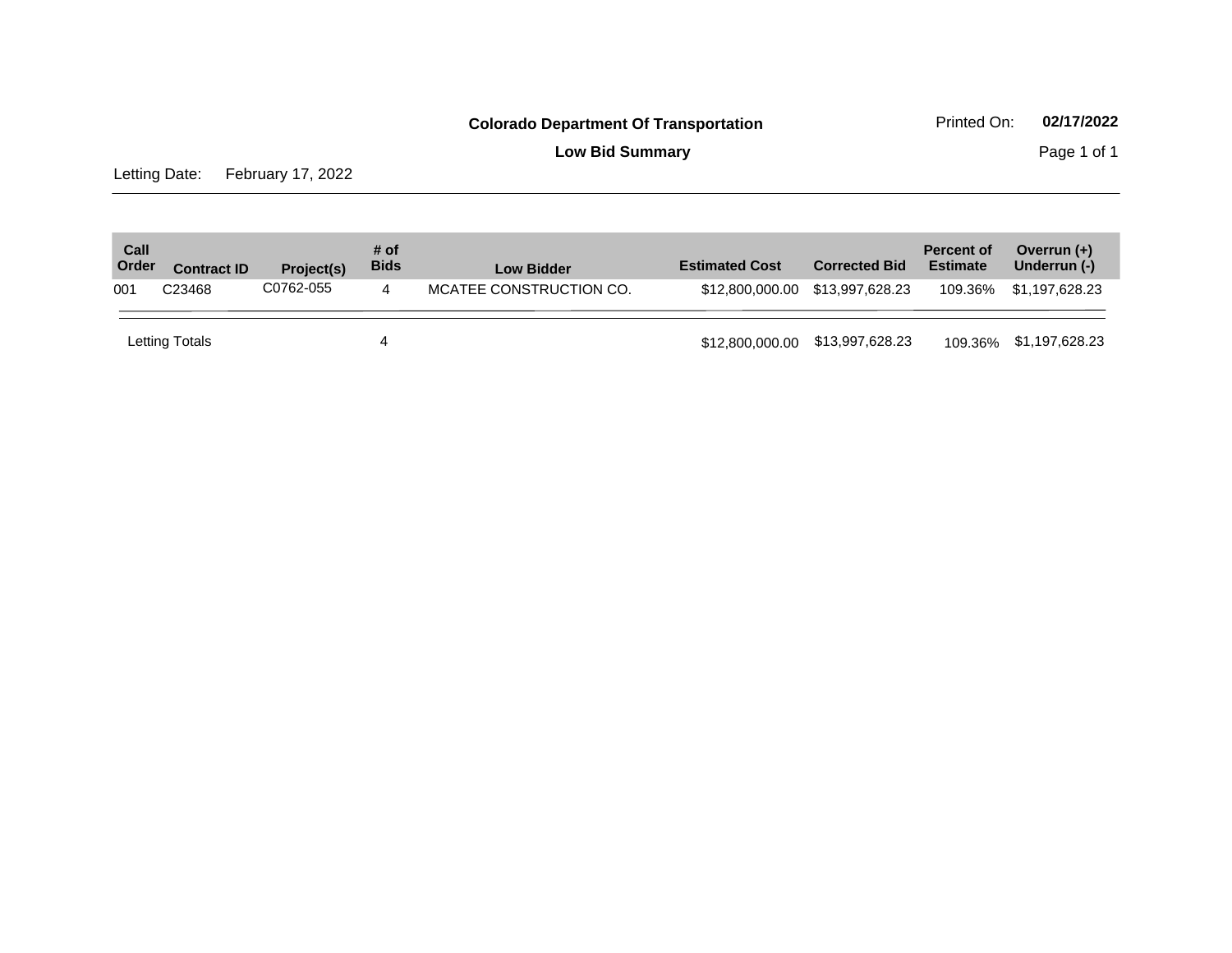|                                                                                                                                                                                                                                                                                                                                                                                                                                                                                                                                 |                       |  | <b>Colorado Department Of Transportation</b> |  | Printed On: | 02/17/2022  |
|---------------------------------------------------------------------------------------------------------------------------------------------------------------------------------------------------------------------------------------------------------------------------------------------------------------------------------------------------------------------------------------------------------------------------------------------------------------------------------------------------------------------------------|-----------------------|--|----------------------------------------------|--|-------------|-------------|
|                                                                                                                                                                                                                                                                                                                                                                                                                                                                                                                                 | <b>Vendor Ranking</b> |  |                                              |  |             | Page 1 of 1 |
| Contract ID:<br><b>Contract Description:</b>                                                                                                                                                                                                                                                                                                                                                                                                                                                                                    |                       |  | C <sub>23468</sub>                           |  |             |             |
| THIS PROJECT CONSISTS OF PLANING THE EXISTING ASPHALT MAT 2 INCH IN DEPTH<br>AND OVERLAYING 6 INCHES OF HOT MIX ASPHALT FROM MP 125.213 TO MP 128.142<br>EASTBOUND AND WESTBOUND ON 1-76. ALSO INCLUDED IS CONCRETE PANEL<br>REPLACEMENT AND DIAMOND GRINDING FROM MP 128.142 TO MP 132.90<br>EASTBOUND AND WESTBOUND ON 1-76, CONSTRUCTION OF TEMPORARY<br>CROSSOVER DETOURS WILL BE REQUIRED FOR CONCRETE PORTION. MINOR BRIDGE<br>REPAIR WORK AND GUARDRAIL UPGRADES ON STRUCTURES B-24-AO AND B-24-AN<br>ARE ALSO INCLUDED. |                       |  |                                              |  |             |             |

| Rank | <b>Vendor ID</b> | <b>Vendor Name</b>                            | <b>Total Bid</b> | <b>Percent Of</b><br><b>Low Bid</b> | <b>Percent Of</b><br><b>Estimate</b> |
|------|------------------|-----------------------------------------------|------------------|-------------------------------------|--------------------------------------|
| 0    | -EST-            | <b>Engineer's Estimate</b>                    | \$12,800,000.00  | 91.44%                              | 100.00%                              |
|      | 766C             | MCATEE CONSTRUCTION CO.                       | \$13,997,628.23  | 100.00%                             | 109.36%                              |
| 2    | S4792            | VILLALOBOS CONCRETE INC                       | \$14,120,306.41  | 100.88%                             | 110.31%                              |
| 3    | 090A             | IHC Scott, Inc.                               | \$14,206,995.65  | 101.50%                             | 110.99%                              |
| 4    | 1415A            | RALPH L. WADSWORTH CONSTRUCTION COMPANY, LLC. | \$15,278,130.15  | 109.15%                             | 119.36%                              |

**Contract Contract Contract**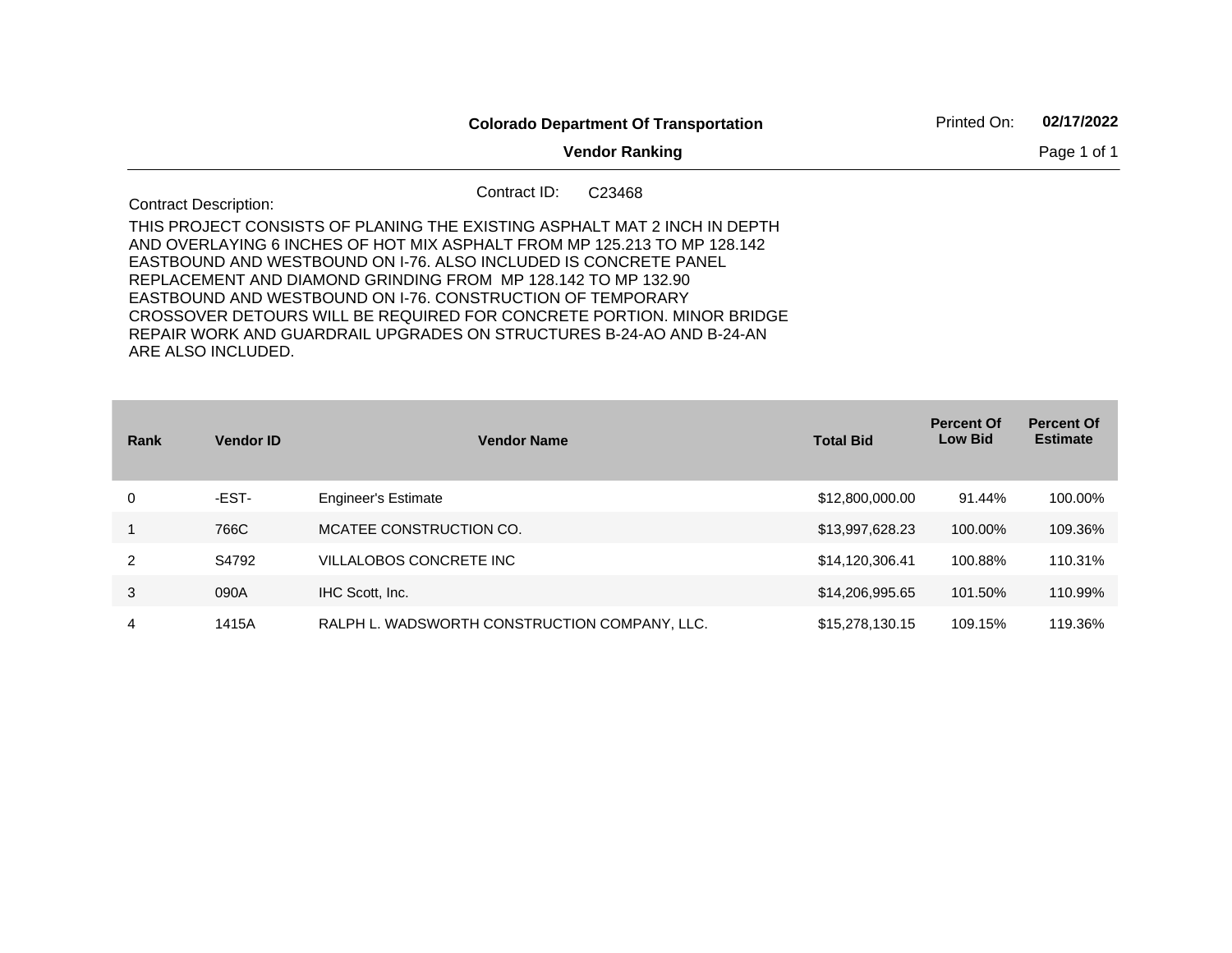| <b>Tabulation of Bids</b> |  |  |  |  |  |  |  |
|---------------------------|--|--|--|--|--|--|--|
| Contract ID: C23468       |  |  |  |  |  |  |  |

|                  |                                                              |              |           | $(0)$ -EST-<br><b>Engineer's Estimate</b> |                     | (1) 766C<br><b>MCATEE</b><br><b>CONSTRUCTION CO.</b> |                     | (2) S4792<br><b>VILLALOBOS</b><br><b>CONCRETE INC.</b> |                     |
|------------------|--------------------------------------------------------------|--------------|-----------|-------------------------------------------|---------------------|------------------------------------------------------|---------------------|--------------------------------------------------------|---------------------|
| <b>Item Code</b> | <b>Description</b>                                           | Quantity     |           | <b>Unit Price</b>                         | <b>Amount</b>       | <b>Unit Price</b>                                    | Amount              | <b>Unit Price</b>                                      | Amount              |
| <b>SECTION:</b>  | 0001<br><b>BID ITEMS</b>                                     |              |           |                                           |                     |                                                      | LCC:                |                                                        |                     |
| 202-00170        | <b>Grinding And Texturing Concrete Pavement</b>              | 133.975.000  | <b>SY</b> |                                           | 4.50000 602,887.50  |                                                      | 4.25000 569,393.75  |                                                        | 4.15000 555,996.25  |
|                  | 202-00201 Removal of Curb                                    | 4,648.000    | LF        |                                           | 5.00000 23,240.00   | 0.26000                                              | 1,208.48            |                                                        | 7.00000 32,536.00   |
| 202-00240        | Removal of Asphalt Mat (Planing)                             | 126,303.000  | <b>SY</b> |                                           | 2.00000 252,606.00  |                                                      | 1.50000 189,454.50  |                                                        | 0.91000 114,935.73  |
|                  | 202-00246 Removal of Asphalt Mat (Planing) (Special)         | 1,880.000    | <b>SY</b> |                                           | 20.00000 37,600.00  |                                                      | 9.50000 17,860.00   |                                                        | 9.06000 17,032.80   |
|                  | 202-00250 Removal of Pavement Marking                        | 59,529.000   | SFI       |                                           | 1.50000 89,293.50   |                                                      | 1.25000 74,411.25   |                                                        | 1.25000 74,411.25   |
| 202-00453        | <b>Removal of Portions of Present Structure</b><br>(Class 2) | 56.000       | SY        |                                           | 400.00000 22,400.00 | 630.00000 35,280.00                                  |                     | 645.75000 36,162.00                                    |                     |
|                  | 202-00504 Removal of Expansion Device                        | 100.000      | LF        | 250.00000                                 | 25,000.00           | 475.00000 47,500.00                                  |                     | 483.00000                                              | 48,300.00           |
|                  | 202-00810 Removal of Ground Sign                             | 104.000 EACH |           | 150.00000                                 | 15,600.00           |                                                      | 155.00000 16,120.00 | 131.25000                                              | 13,650.00           |
|                  | 202-00821 Removal of Sign Panel                              | 10.000 EACH  |           | 125.00000                                 | 1,250.00            | 80.00000                                             | 800.00              | 183.75000                                              | 1,837.50            |
|                  | 202-01130 Removal of Guardrail Type 3                        | 957.000      | LF        | 6.00000                                   | 5,742.00            | 7.00000                                              | 6,699.00            | 7.20000                                                | 6,890.40            |
|                  | 202-04010 Clean Inlet                                        | 4.000 EACH   |           | 1,100.00000                               | 4.400.00            | 350.00000                                            | 1,400.00            | 1,500.00000                                            | 6.000.00            |
|                  | 203-01594 Combination Loader                                 | 10.000 HOUR  |           | 160.00000                                 | 1.600.00            | 90.00000                                             | 900.00              | 120.00000                                              | 1,200.00            |
| 207-00700        | Topsoil (Onsite)                                             | 2,581.000    | CY        | 10.00000                                  | 25,810.00           | 1.25000                                              | 3,226.25            |                                                        | 42.00000 108,402.00 |
|                  | 207-00704 Subgrade Soil Preparation                          | 14,520.000   | <b>SY</b> | 2.00000                                   | 29,040.00           |                                                      | 2.00000 29,040.00   |                                                        | 3.00000 43,560.00   |
| 208-00017        | Erosion Log Type 2 Biodegradable Netting<br>$(12$ lnch)      | 4,980.000    | LF        |                                           | 5.00000 24,900.00   |                                                      | 9.50000 47,310.00   |                                                        | 6.25000 31,125.00   |

**Page 1 of 16**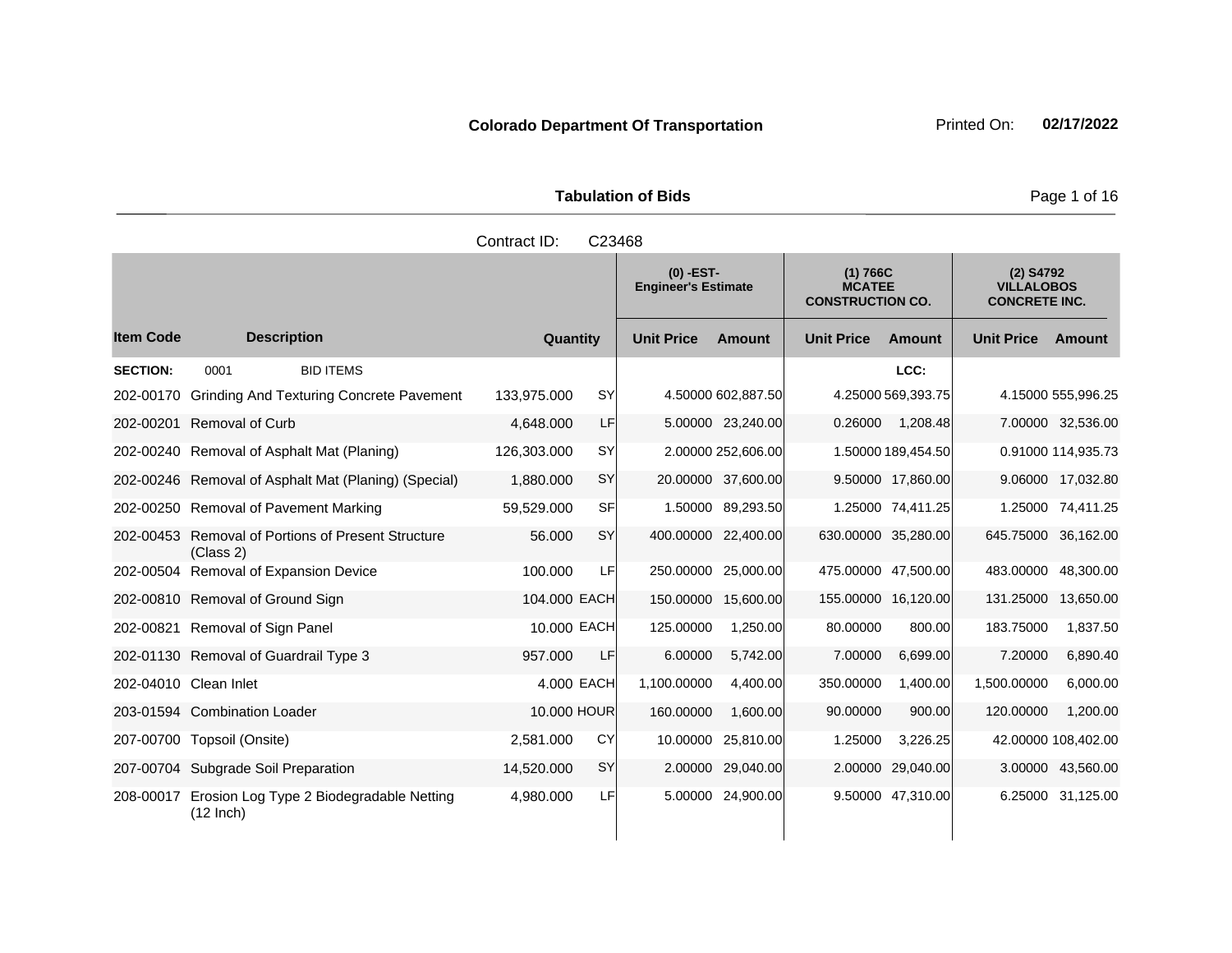**Tabulation of Bids** Page 2 of 16

|                  | Contract ID:<br>C <sub>23468</sub> |                                                  |              |            |                                           |          |                                                      |                                                        |                   |           |  |
|------------------|------------------------------------|--------------------------------------------------|--------------|------------|-------------------------------------------|----------|------------------------------------------------------|--------------------------------------------------------|-------------------|-----------|--|
|                  |                                    |                                                  |              |            | $(0)$ -EST-<br><b>Engineer's Estimate</b> |          | (1) 766C<br><b>MCATEE</b><br><b>CONSTRUCTION CO.</b> | (2) S4792<br><b>VILLALOBOS</b><br><b>CONCRETE INC.</b> |                   |           |  |
| <b>Item Code</b> |                                    | <b>Description</b>                               | Quantity     |            | <b>Unit Price</b>                         | Amount   | <b>Unit Price</b>                                    | Amount                                                 | <b>Unit Price</b> | Amount    |  |
| <b>SECTION:</b>  | 0001                               | <b>BID ITEMS</b>                                 |              |            |                                           |          |                                                      | LCC:                                                   |                   |           |  |
| 208-00035        | Aggregate Bag                      |                                                  | 600,000      | LFI        | 7.00000                                   | 4.200.00 | 8.75000                                              | 5,250.00                                               | 5.55000           | 3,330.00  |  |
| 208-00046        | (Type 1)                           | <b>Pre-fabricated Concrete Washout Structure</b> |              | 2.000 EACH | 1.500.00000                               | 3.000.00 | 2.500.00000                                          | 5.000.00                                               | 5.000.00000       | 10,000.00 |  |
| 208-00075        |                                    | Pre-fabricated Vehicle Tracking Pad              |              | 2,000 EACH | 3,000.00000                               | 6.000.00 | 4,300.00000                                          | 8,600.00                                               | 8,000.00000       | 16,000.00 |  |
| 208-00103        |                                    | Removal and Disposal of Sediment (Labor)         | 150,000 HOUR |            | 50.00000                                  | 7.500.00 | 85.00000                                             | 12.750.00                                              | 47.00000          | 7,050.00  |  |
| $\cdots$         |                                    |                                                  | $\cdots$     |            | $\cdots$                                  | - --- -- |                                                      | $1 - 2 - 3 - 5 - 1$                                    |                   |           |  |

# 208-00105 Removal and Disposal of Sediment (Equipment) 60.000 HOUR 120.00000 7,200.00 165.00000 9,900.00 68.00000 4,080.00 208-00106 Sweeping (Sediment Removal) 240.000 HOUR 125.00000 30,000.00 140.00000 33,600.00 200.00000 48,000.00 208-00107 Removal of Trash 40.000 HOUR 70.00000 2,800.00 100.00000 4,000.00 52.00000 2,080.00 208-00207 Erosion Control Management 30.000 DAY 400.00000 12,000.00 400.00000 12,000.00 350.00000 10,500.00 212-00700 Organic Fertilizer 960.000 LB 1.75000 1,680.00 0.50000 480.00 1.00000 960.00 212-00701 Compost (Mechanically Applied) 384.000 CY 105.00000 40,320.00 30.00000 11,520.00 38.35000 14,726.40 212-00703 Humate 480.000 LB 2.00000 960.00 0.75000 360.00 1.17000 561.60 212-00704 Mycorrhizae 28.000 LB 20.00000 560.00 16.00000 448.00 20.40000 571.20 212-00706 Seeding (Native) Drill 3.000 ACRE 1,200.00000 3,600.00 570.00000 1,710.00 1,295.00000 3,885.00 212-00708 Seeding (Native) Broadcast 0.200 ACRE 3,000.00000 600.00 650.00000 130.00 2,305.40000 461.08

213-00012 Spray-on Mulch Blanket 3.000 ACRE 3,500.00000 10,500.00 2,900.00000 8,700.00 3,565.00000 10,695.00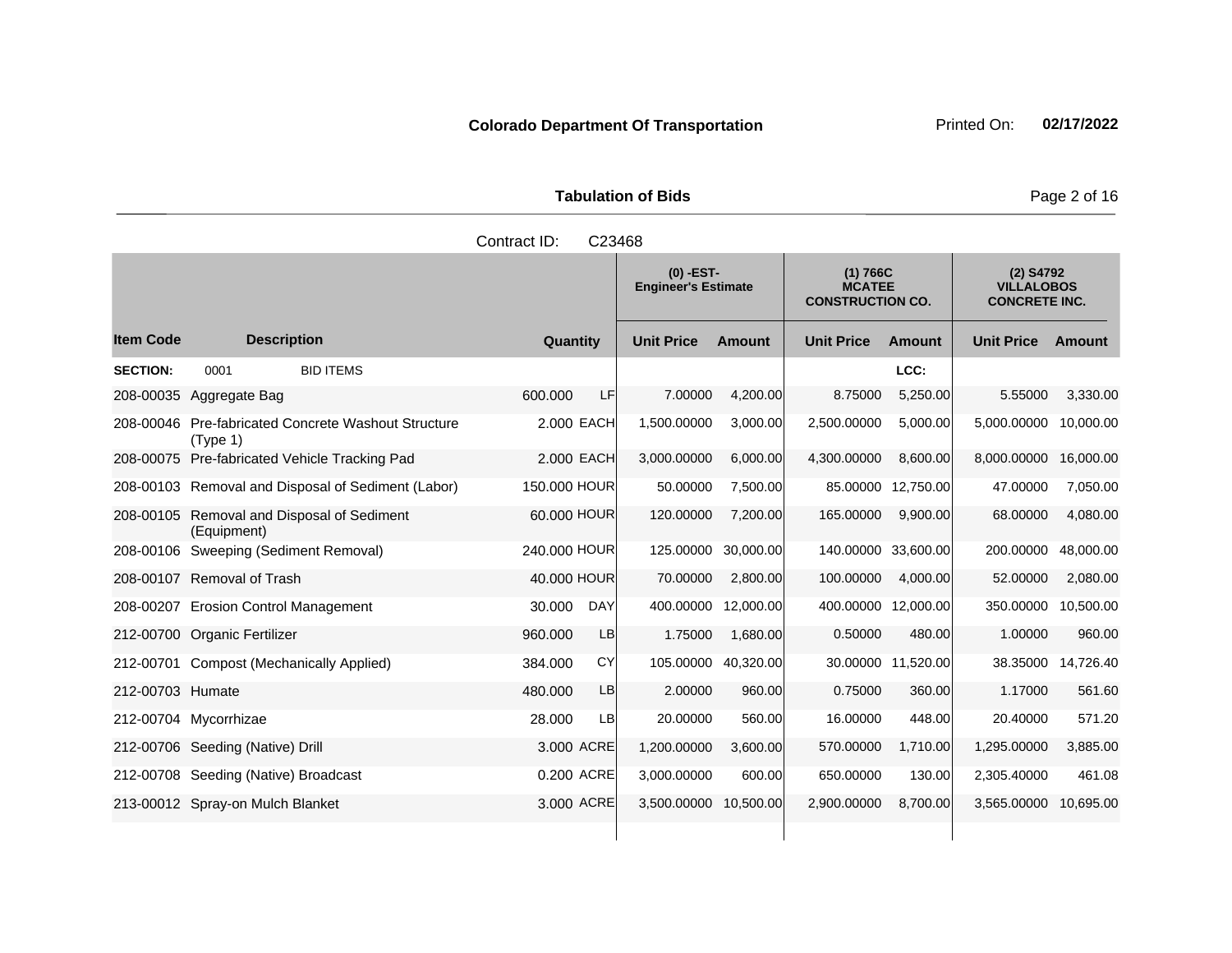Tabulation of Bids **Page 3 of 16** 

|                  |                                                                   | Contract ID: | C23468     |                                           |                            |                                                      |                                        |                                                          |                            |
|------------------|-------------------------------------------------------------------|--------------|------------|-------------------------------------------|----------------------------|------------------------------------------------------|----------------------------------------|----------------------------------------------------------|----------------------------|
|                  |                                                                   |              |            | $(0)$ -EST-<br><b>Engineer's Estimate</b> |                            | (1) 766C<br><b>MCATEE</b><br><b>CONSTRUCTION CO.</b> |                                        | $(2)$ S4792<br><b>VILLALOBOS</b><br><b>CONCRETE INC.</b> |                            |
| <b>Item Code</b> | <b>Description</b>                                                | Quantity     |            | <b>Unit Price</b>                         | <b>Amount</b>              | <b>Unit Price</b>                                    | <b>Amount</b>                          | <b>Unit Price</b>                                        | Amount                     |
| <b>SECTION:</b>  | 0001<br><b>BID ITEMS</b>                                          |              |            |                                           |                            |                                                      | LCC:                                   |                                                          |                            |
| 213-00066        | Mulch (Paper Base)                                                | 2,000 ACRE   |            | 2,000.00000                               | 4,000.00                   | 1,600.00000                                          | 3,200.00                               | 1,680.00000                                              | 3,360.00                   |
| 216-00201        | Soil Retention Blanket (Straw-Coconut)<br>(Biodegradable Class 1) | 970.000      | <b>SY</b>  | 5.00000                                   | 4,850.00                   | 3.00000                                              | 2,910.00                               | 2.75000                                                  | 2,667.50                   |
|                  | 304-07009 Aggregate Base Course (Class 7) (Special)               | 5,032.000    | <b>TON</b> |                                           | 40.00000 201,280.00        |                                                      | 33.00000 166,056.00                    |                                                          | 34.65000 174,358.80        |
|                  | 403-00720 Hot Mix Asphalt (Patching) (Asphalt)                    | 517.000      | <b>TON</b> |                                           | 175.00000 90,475.00        | 172.00000 88,924.00                                  |                                        |                                                          | 180.60000 93,370.20        |
| 403-00721        | Hot Mix Asphalt (Patching) (Asphalt)                              | 27,366.000   | SY         |                                           | 9.75000 266,818.50         |                                                      | 22.00000 602,052.00                    |                                                          | 22.00000 602,052.00        |
| 403-34851        | Hot Mix Asphalt (Grading SX) (100) (PG 64-<br>28)                 | 30,038.000   | <b>TON</b> |                                           | 115.00000 3,454,370.<br>00 | 108.00000 3,244,104.                                 | 00                                     |                                                          | 113.40000 3,406,309.<br>20 |
| 403-34871        | Hot Mix Asphalt (Grading SX) (100) (PG 76-<br>28)                 | 14,402.000   | <b>TON</b> |                                           | 115.00000 1,656,230.<br>00 | 111.00000 1,598,622.                                 | 00                                     | 116.55000 1,678,553.                                     | 10                         |
|                  | 408-01100 Joint Sealant                                           | 299.000      | LF         | 30.00000                                  | 8,970.00                   |                                                      | 37.00000 11,063.00                     |                                                          | 36.75000 10,988.25         |
|                  | 412-05000 Partial Depth Repair of Concrete Pavement               | 1,000.000    | <b>SF</b>  | 50.00000                                  | 50,000.00                  |                                                      | 120.00000 120,000.00                   |                                                          | 117.00000 117,000.00       |
|                  | 412-05002 Full Depth Repair of Concrete Pavement                  | 246,294.000  | <b>SF</b>  |                                           | 8.75000 2,155,072.<br>50   |                                                      | 11.00000 2.709,234.<br>00 <sup>1</sup> |                                                          | 10.32000 2,541,754.<br>08  |
|                  | 412-14000 Sawing and Sealing Concrete Pavement<br>Joints          | 292,140.000  | LF         |                                           | 1.90000 555,066.00         |                                                      | 2.25000 657,315.00                     |                                                          | 1.87000 546,301.80         |
| 506-00212        | Riprap (12 Inch)                                                  | 12,000       | <b>CY</b>  | 200.00000                                 | 2,400.00                   | 200.00000                                            | 2,400.00                               | 250.00000                                                | 3,000.00                   |
|                  | 515-00120 Waterproofing (Membrane)                                | 1,610.000    | <b>SY</b>  | 25.00000                                  | 40,250.00                  |                                                      | 35.00000 56,350.00                     | 24.15000                                                 | 38,881.50                  |
|                  | 515-00400 Concrete Sealer                                         | 338.000      | SY         |                                           | 175.00000 59,150.00        |                                                      | 37.00000 12,506.00                     |                                                          | 33.60000 11,356.80         |
|                  |                                                                   |              |            |                                           |                            |                                                      |                                        |                                                          |                            |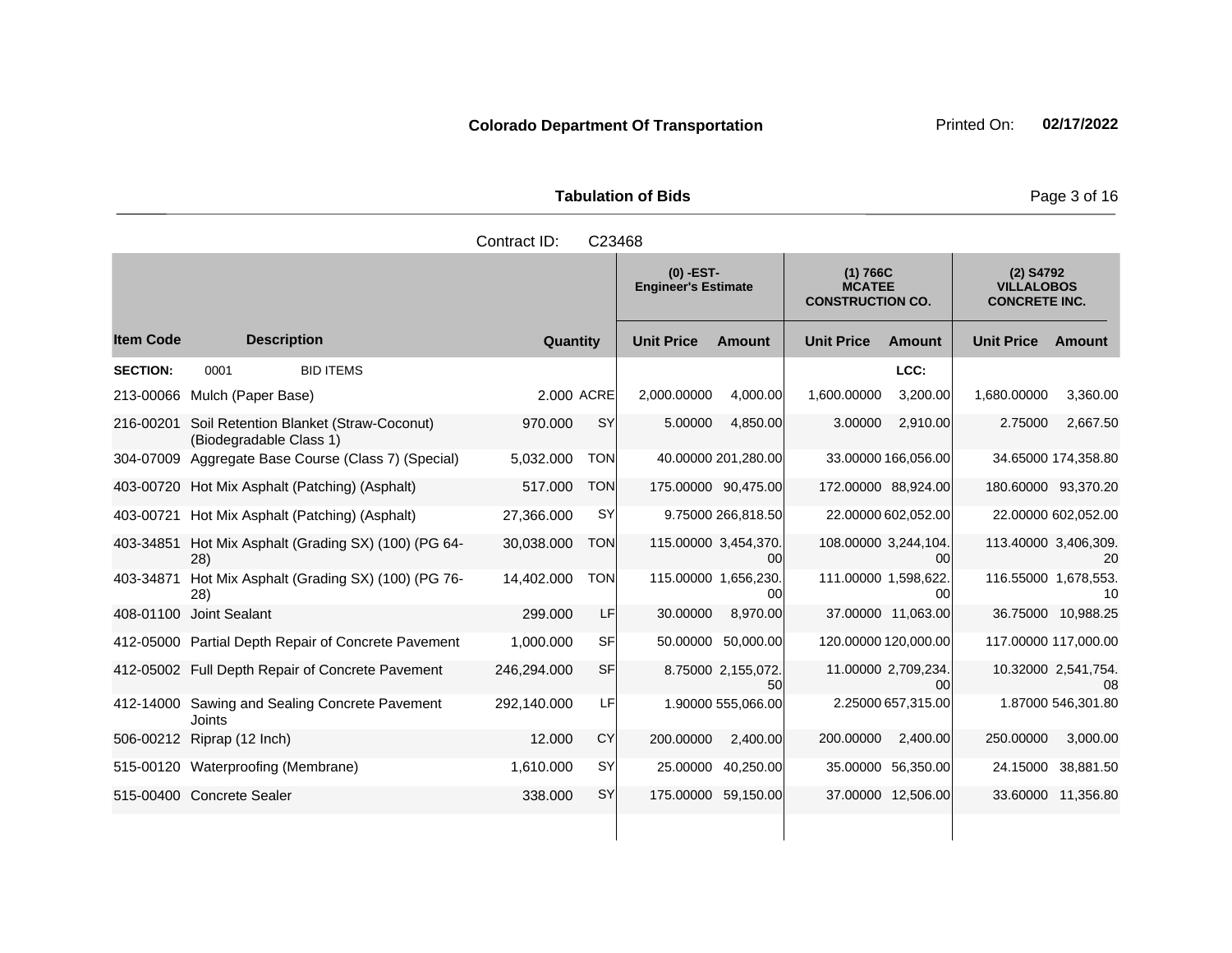| <b>Tabulation of Bids</b> |                     |  |  |  |  |  |  |  |
|---------------------------|---------------------|--|--|--|--|--|--|--|
|                           | Contract ID: C23468 |  |  |  |  |  |  |  |

|                     |                                                         |                  | $(0)$ -EST-<br><b>Engineer's Estimate</b> |                    | (1) 766C<br><b>MCATEE</b><br><b>CONSTRUCTION CO.</b> |                     | (2) S4792<br><b>VILLALOBOS</b><br><b>CONCRETE INC.</b> |           |
|---------------------|---------------------------------------------------------|------------------|-------------------------------------------|--------------------|------------------------------------------------------|---------------------|--------------------------------------------------------|-----------|
| <b>Item Code</b>    | <b>Description</b>                                      | Quantity         | <b>Unit Price</b>                         | Amount             | <b>Unit Price</b>                                    | Amount              | <b>Unit Price</b>                                      | Amount    |
| <b>SECTION:</b>     | <b>BID ITEMS</b><br>0001                                |                  |                                           |                    |                                                      | LCC:                |                                                        |           |
| 518-00000           | <b>Bridge Compression Joint Sealer</b>                  | 100.000<br>LF.   | 100.00000 10,000.00                       |                    |                                                      | 375.00000 37,500.00 | 351.75000 35,175.00                                    |           |
|                     | 601-03057 Concrete Class DR                             | CY<br>12.000     | 2,500.00000 30,000.00                     |                    | 6,500.00000 78,000.00                                |                     | 5,985.00000 71,820.00                                  |           |
|                     | 601-51005 Galvanic Anodes                               | 280.000 EACH     |                                           | 44.00000 12,320.00 | 35.00000                                             | 9,800.00            | 33.60000                                               | 9,408.00  |
|                     | 602-00000 Reinforcing Steel                             | 280,000<br>LB    | 4.00000                                   | 1,120.00           | 9.00000                                              | 2,520.00            | 8.40000                                                | 2,352.00  |
|                     | 606-00301 Guardrail Type 3 (6-3 Post Spacing)           | 1,175.000<br>LFI | 30.00000                                  | 35,250.00          |                                                      | 38.00000 44,650.00  | 37.50000                                               | 44,062.50 |
|                     | 606-01340 End Anchorage Type 3D                         | 2.000 EACH       | 2,000.00000                               | 4,000.00           | 1,400.00000                                          | 2,800.00            | 1,300.00000                                            | 2,600.00  |
|                     | 606-01370 Transition Type 3G                            | 4,000 EACH       | 3,000.00000                               | 12,000.00          | 3,900,00000                                          | 15,600.00           | 3,700.00000                                            | 14,800.00 |
|                     | 606-01380 Transition Type 3H                            | 2.000 EACH       | 1,500.00000                               | 3,000.00           | 1,700.00000                                          | 3,400.00            | 1,640.00000                                            | 3,280.00  |
|                     | 606-02003 End Anchorage (Nonflared)                     | 2.000 EACH       | 3,000.00000                               | 6,000.00           | 3,500.00000                                          | 7,000.00            | 3,620.00000                                            | 7,240.00  |
|                     | 606-02005 End Anchorage (Flared)                        | 2.000 EACH       | 3,200.00000                               | 6,400.00           | 4,000.00000                                          | 8.000.00            | 3,985.00000                                            | 7,970.00  |
|                     | 609-60011 Curb Type 6 (Section M)                       | 4,648.000<br>LFI | 15.00000                                  | 69,720.00          |                                                      | 18.00000 83,664.00  | 21.00000                                               | 97,608.00 |
| 612-00052 Reflector |                                                         | 240.000 EACH     | 12.00000                                  | 2,880.00           |                                                      | 47.00000 11,280.00  | 6.50000                                                | 1,560.00  |
| 612-00081           | Delineator (Post Mounted)(Type I)                       | 12.000 EACH      | 75.00000                                  | 900.00             | 65.00000                                             | 780.00              | 89.25000                                               | 1,071.00  |
|                     | 612-00083 Delineator (Post Mounted) (Type III)          | 4,000 EACH       | 80.00000                                  | 320.00             | 70.00000                                             | 280.00              | 91.35000                                               | 365.40    |
| 612-00101           | Delineator (Drivable Concrete Installation)<br>(Type I) | 470.000 EACH     | 130.00000 61,100.00                       |                    | 205.00000 96,350.00                                  |                     | 120.25000 56,517.50                                    |           |

**Page 4 of 16**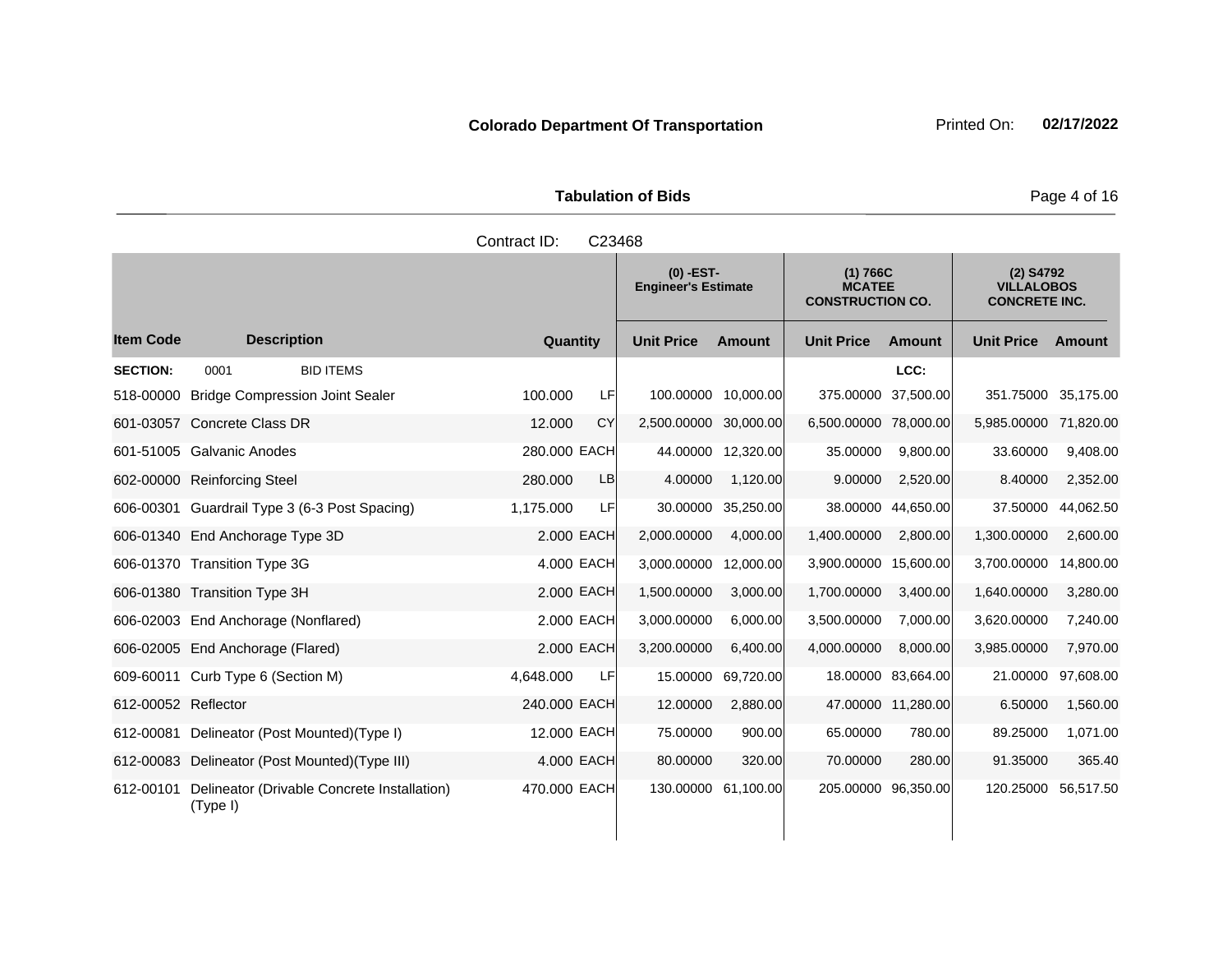Tabulation of Bids **Page 5 of 16** 

|                  |                                                                  | Contract ID: | C23468     |                          |                                           |                        |                                                      |                                                          |           |
|------------------|------------------------------------------------------------------|--------------|------------|--------------------------|-------------------------------------------|------------------------|------------------------------------------------------|----------------------------------------------------------|-----------|
|                  |                                                                  |              |            |                          | $(0)$ -EST-<br><b>Engineer's Estimate</b> |                        | (1) 766C<br><b>MCATEE</b><br><b>CONSTRUCTION CO.</b> | $(2)$ S4792<br><b>VILLALOBOS</b><br><b>CONCRETE INC.</b> |           |
| <b>Item Code</b> | <b>Description</b>                                               | Quantity     |            | <b>Unit Price</b>        | <b>Amount</b>                             | <b>Unit Price</b>      | Amount                                               | <b>Unit Price Amount</b>                                 |           |
| <b>SECTION:</b>  | <b>BID ITEMS</b><br>0001                                         |              |            |                          |                                           |                        | LCC:                                                 |                                                          |           |
| 612-00103        | Delineator (Drivable Concrete Installation)<br>(Type III)        |              | 4.000 EACH | 135.00000                | 540.00                                    | 225.00000              | 900.00                                               | 122.85000                                                | 491.40    |
| 613-50210        | <b>Temporary Lighting</b>                                        | 1.000        | L SI       | 125,000.00000 125,000.00 |                                           | 32,000.00000 32,000.00 |                                                      | 60,000.00000                                             | 60,000.00 |
| 614-00011        | Sign Panel (Class I)                                             | 324.000      | SFI        |                          | 35.00000 11,340.00                        | 30.00000               | 9,720.00                                             | 26.25000                                                 | 8,505.00  |
|                  | 614-00012 Sign Panel (Class II)                                  | 541.000      | SF         |                          | 30.00000 16,230.00                        |                        | 33.00000 17,853.00                                   | 28.35000                                                 | 15,337.35 |
|                  | 614-00013 Sign Panel (Class III)                                 | 1,066.000    | SF         | 35.00000                 | 37,310.00                                 |                        | 36.00000 38,376.00                                   | 36.75000                                                 | 39,175.50 |
|                  | 614-00615 Steel Signpost (W 6x15)                                | 32.000       | LF         | 85.00000                 | 2,720.00                                  | 200.00000              | 6,400.00                                             | 73.50000                                                 | 2,352.00  |
|                  | 614-00818 Steel Signpost (W 8x18)                                | 75.000       | LF         | 90.00000                 | 6,750.00                                  | 205.00000 15,375.00    |                                                      | 78.75000                                                 | 5,906.25  |
|                  | 614-01022 Steel Signpost (W 10x22)                               | 73.000       | LF         | 140.00000                | 10,220.00                                 | 210.00000 15,330.00    |                                                      | 89.25000                                                 | 6,515.25  |
|                  | 614-01503 Steel Sign Support (2-Inch Round) (Post and<br>Socket) | 83.000 EACH  |            |                          | 275.00000 22,825.00                       | 500.00000 41,500.00    |                                                      | 446.25000                                                | 37,038.75 |
| 614-01573        | Steel Sign Support (2-1/2 Inch Round NP-<br>40)(Post & Slipbase) | 19.000 EACH  |            | 425.00000                | 8,075.00                                  |                        | 800.00000 15,200.00                                  | 735.00000                                                | 13,965.00 |
|                  | 614-03002 Concrete Footing (Type 2)                              |              | 2.000 EACH | 2,400.00000              | 4,800.00                                  | 4,000.00000            | 8,000.00                                             | 1,837.50000                                              | 3,675.00  |
|                  | 614-03003 Concrete Footing (Type 3)                              |              | 4.000 EACH | 2,500.00000              | 10,000.00                                 | 4,200.00000 16,800.00  |                                                      | 2,047.50000                                              | 8,190.00  |
|                  | 614-03005 Concrete Footing (Type 5)                              |              | 4.000 EACH | 3,500.00000              | 14,000.00                                 | 4,300.00000 17,200.00  |                                                      | 2,310.00000                                              | 9,240.00  |
|                  | 614-80391 Rumble Strip (Grinding)(Asphalt)                       | 48,190.000   | LF         |                          | 0.25000 12,047.50                         | 0.20000                | 9,638.00                                             | 0.30000                                                  | 14,457.00 |
|                  | 615-00030 Embankment Protector Type 3                            |              | 9,000 EACH | 1,750.00000 15,750.00    |                                           | 2,800.00000 25,200.00  |                                                      | 450.00000                                                | 4,050.00  |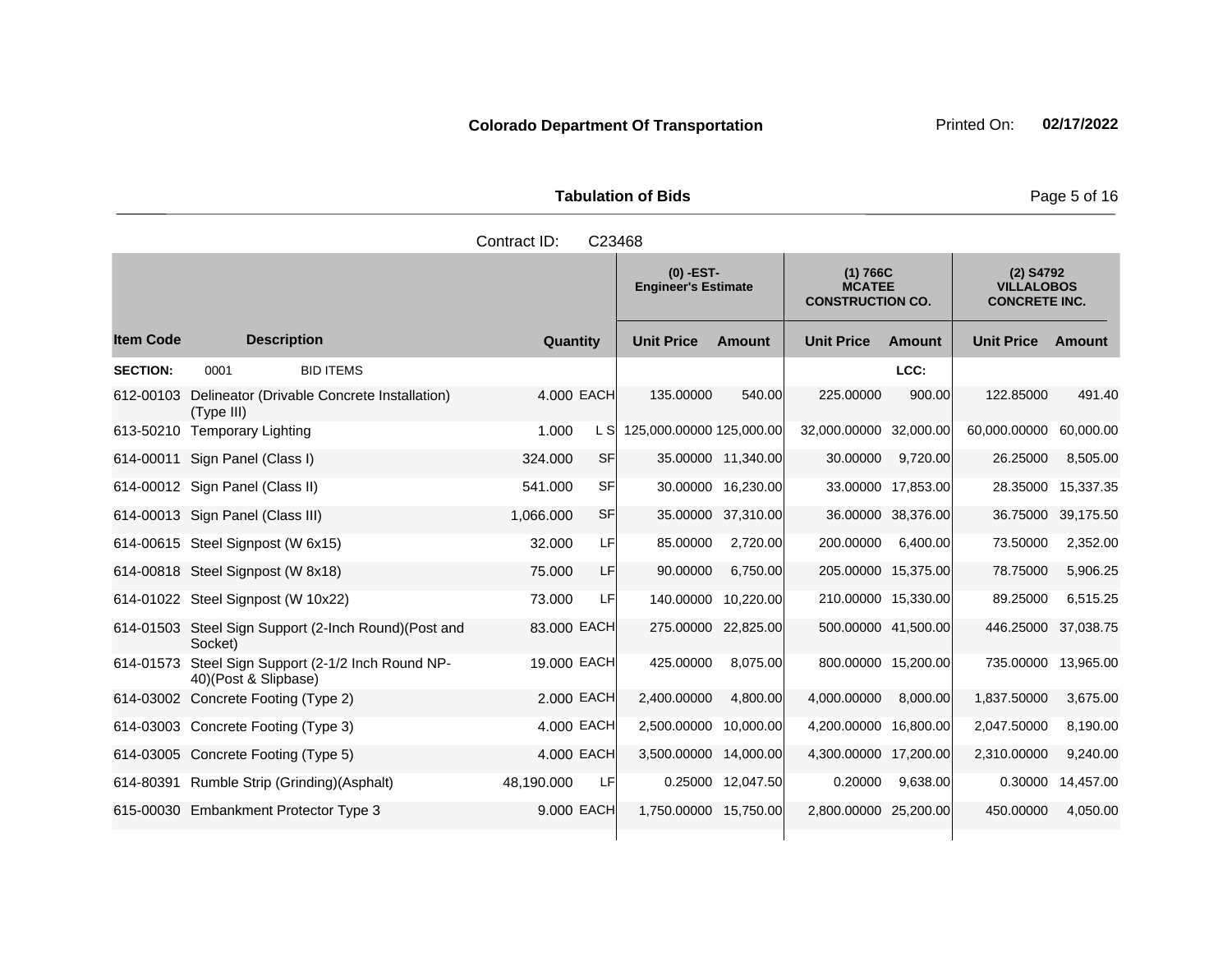| <b>Tabulation of Bids</b> |  |  |  |  |  |  |  |
|---------------------------|--|--|--|--|--|--|--|
| Contract ID: C23468       |  |  |  |  |  |  |  |

|                  |                                                               |                |            | $(0)$ -EST-<br><b>Engineer's Estimate</b> |                      | (1) 766C<br><b>MCATEE</b><br><b>CONSTRUCTION CO.</b> |                     | (2) S4792<br><b>VILLALOBOS</b><br><b>CONCRETE INC.</b> |                     |
|------------------|---------------------------------------------------------------|----------------|------------|-------------------------------------------|----------------------|------------------------------------------------------|---------------------|--------------------------------------------------------|---------------------|
| <b>Item Code</b> | <b>Description</b>                                            | Quantity       |            | <b>Unit Price</b>                         | Amount               | <b>Unit Price</b>                                    | Amount              | <b>Unit Price</b>                                      | Amount              |
| <b>SECTION:</b>  | 0001<br><b>BID ITEMS</b>                                      |                |            |                                           |                      |                                                      | LCC:                |                                                        |                     |
| 620-00002        | Field Office (Class 2)                                        |                | 1.000 EACH | 25,000.00000                              | 25,000.00            | 50,000.00000                                         | 50,000.00           | 31.00000                                               | 31.00               |
|                  | 620-00012 Field Laboratory (Class 2)                          |                | 1.000 EACH | 20,000.00000                              | 20,000.00            | 65,000.00000                                         | 65,000.00           | 22,000.00000 22,000.00                                 |                     |
|                  | 620-00020 Sanitary Facility                                   |                | 2.000 EACH | 2,500.00000                               | 5,000.00             | 1,200.00000                                          | 2,400.00            | 2,200.00000                                            | 4,400.00            |
|                  | 621-00450 Detour Pavement                                     | 6,006.000      | <b>SY</b>  |                                           | 100.00000 600,600.00 | 100.00000 600,600.00                                 |                     | 105.00000 630,630.00                                   |                     |
|                  | 625-00000 Construction Surveying                              | 1.000          | L S        | 15,000.00000 15,000.00                    |                      | 50,000.00000 50,000.00                               |                     | 65,000.00000 65,000.00                                 |                     |
|                  | 626-00000 Mobilization                                        | 1.000          | L S        | 694,114.50000 694,114.50                  |                      | 700,000.00000 700,000.00                             |                     | 1,200,860. 1,200,860.<br>00000                         | 00                  |
|                  | 626-01114 Public Information Management (Tier IV)             | 160.000        | <b>DAY</b> |                                           | 70.00000 11,200.00   | 57.00000                                             | 9,120.00            | 58.00000                                               | 9,280.00            |
|                  | 627-00008 Modified Epoxy Pavement Marking                     | 946.000        | GAL        |                                           | 120.00000 113,520.00 | 121.00000 114,466.00                                 |                     | 106.25000 100,512.50                                   |                     |
|                  | 627-00013 Pavement Marking Paint (High Build)                 | 1,818.000      | GAL        |                                           | 60.00000 109,080.00  |                                                      | 90.00000 163,620.00 |                                                        | 56.25000 102,262.50 |
|                  | 627-00030 Raised Pavement Marker (Temporary)                  | 300,000 EACH   |            | 10.00000                                  | 3,000.00             | 17.00000                                             | 5,100.00            | 6.25000                                                | 1,875.00            |
| 627-01010        | <b>Preformed Plastic Pavement Marking (Type</b><br>I)(Inlaid) | 3.765.000      | <b>SF</b>  |                                           | 18.00000 67,770.00   |                                                      | 15.00000 56,475.00  |                                                        | 13.75000 51,768.75  |
| 627-02010        | Preformed Plastic Pavement Marking (Type<br>II) (Inlaid)      | 9,421.000      | <b>SF</b>  |                                           | 19.00000 178,999.00  |                                                      | 16.00000 150,736.00 |                                                        | 15.00000 141,315.00 |
| 630-00000        | Flagging                                                      | 3,500.000 HOUR |            |                                           | 28.00000 98,000.00   |                                                      | 48.00000 168,000.00 |                                                        | 44.95000 157,325.00 |
|                  | 630-00007 Traffic Control Inspection                          | 55.000         | <b>DAY</b> |                                           | 250.00000 13,750.00  | 750.00000 41,250.00                                  |                     | 267.50000 14,712.50                                    |                     |
|                  | 630-00012 Traffic Control Management                          | 135.000        | <b>DAY</b> | 1,500.00000 202,500.00                    |                      | 2,400.00000 324,000.00                               |                     | 975.00000 131,625.00                                   |                     |

**Page 6 of 16**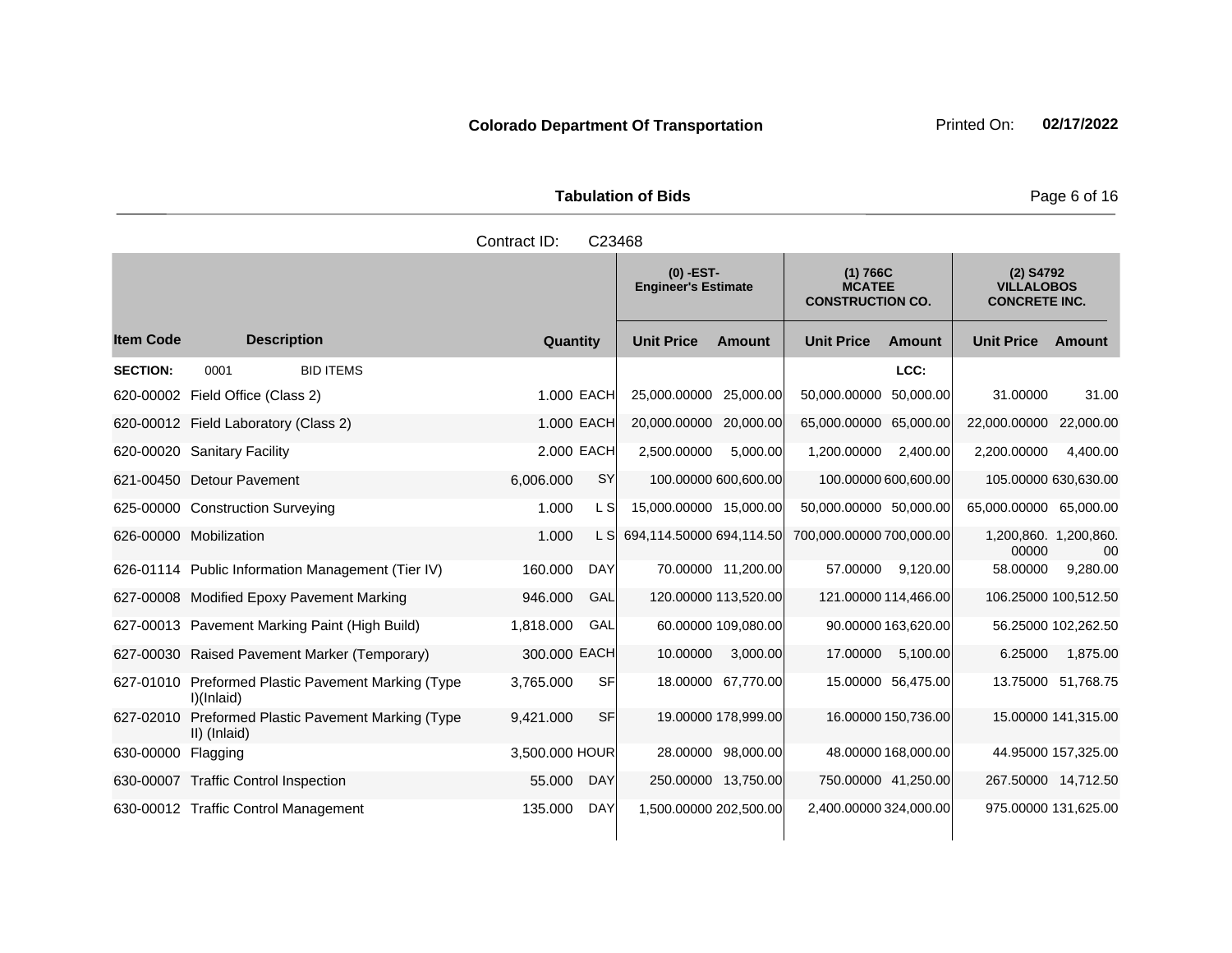Tabulation of Bids **Page 7 of 16** 

|                  |                                                                          | Contract ID:<br>C23468 |                                           |                    |                                                      |                    |                                                          |                    |
|------------------|--------------------------------------------------------------------------|------------------------|-------------------------------------------|--------------------|------------------------------------------------------|--------------------|----------------------------------------------------------|--------------------|
|                  |                                                                          |                        | $(0)$ -EST-<br><b>Engineer's Estimate</b> |                    | (1) 766C<br><b>MCATEE</b><br><b>CONSTRUCTION CO.</b> |                    | $(2)$ S4792<br><b>VILLALOBOS</b><br><b>CONCRETE INC.</b> |                    |
| <b>Item Code</b> | <b>Description</b>                                                       | Quantity               | <b>Unit Price</b>                         | <b>Amount</b>      | <b>Unit Price</b>                                    | <b>Amount</b>      | <b>Unit Price</b>                                        | Amount             |
| <b>SECTION:</b>  | <b>BID ITEMS</b><br>0001                                                 |                        |                                           |                    |                                                      | LCC:               |                                                          |                    |
|                  | 630-80001 Flashing Beacon (Portable)                                     | 12.000 EACH            | 1,000.00000 12,000.00                     |                    | 800.00000                                            | 9,600.00           | 1,200.00000                                              | 14,400.00          |
|                  | 630-80335 Barricade (Type 3 M-A) (Temporary)                             | 6.000 EACH             | 225.00000                                 | 1,350.00           | 400.00000                                            | 2,400.00           | 162.70000                                                | 976.20             |
|                  | 630-80338 Barricade (Type 3 M-D) (Temporary)                             | 4.000 EACH             | 400.00000                                 | 1,600.00           | 500.00000                                            | 2,000.00           | 1,301.60000                                              | 5,206.40           |
|                  | 630-80341 Construction Traffic Sign (Panel Size A)                       | 66.000 EACH            | 60.00000                                  | 3,960.00           | 56.00000                                             | 3,696.00           | 220.25000                                                | 14,536.50          |
|                  | 630-80342 Construction Traffic Sign (Panel Size B)                       | 154.000 EACH           |                                           | 85.00000 13,090.00 |                                                      | 69.00000 10,626.00 | 511.80000 78,817.20                                      |                    |
|                  | 630-80344 Construction Traffic Sign (Special)                            | 518.000<br>SFI         |                                           | 31.00000 16,058.00 | 115.00000 59,570.00                                  |                    | 26.75000                                                 | 13,856.50          |
|                  | 630-80350 Vertical Panel                                                 | 40.000 EACH            | 32.00000                                  | 1,280.00           | 90.00000                                             | 3,600.00           | 35.70000                                                 | 1,428.00           |
|                  | 630-80355 Portable Message Sign Panel                                    | 4.000 EACH             | 5,000.00000                               | 20,000.00          | 8,500.00000 34,000.00                                |                    | 5,900.00000                                              | 23,600.00          |
|                  | 630-80358 Advance Warning Flashing or Sequencing<br>Arrow Panel (C Type) | 2.000 EACH             | 1,650.00000                               | 3,300.00           | 8,500.00000 17,000.00                                |                    | 1,575.00000                                              | 3,150.00           |
|                  | 630-80360 Drum Channelizing Device                                       | 250.000 EACH           |                                           | 40.00000 10,000.00 |                                                      | 40.00000 10,000.00 | 61.25000                                                 | 15,312.50          |
|                  | 630-80363 Drum Channelizing Device (With Light)<br>(Flashing)            | 6.000 EACH             | 40.00000                                  | 240.00             | 45.00000                                             | 270.00             | 152.75000                                                | 916.50             |
| 630-80367        | <b>Portable Traffic Speed Monitor</b>                                    | 4.000 EACH             | 1,800.00000                               | 7,200.00           | 8,500.00000 34,000.00                                |                    | 1,685.00000                                              | 6,740.00           |
|                  | 630-80370 Barrier (Temporary)                                            | 1,197.000<br>LF        | 50.00000                                  | 59,850.00          |                                                      | 60.00000 71,820.00 | 105.00000 125,685.00                                     |                    |
|                  | 630-80380 Traffic Cone                                                   | 200.000 EACH           | 7.00000                                   | 1,400.00           | 23.00000                                             | 4,600.00           | 18.11000                                                 | 3,622.00           |
|                  | 630-80390 Channelizing Device (Special)                                  | 942.000 EACH           |                                           | 50.00000 47,100.00 |                                                      | 28.00000 26,376.00 |                                                          | 36.81000 34,675.02 |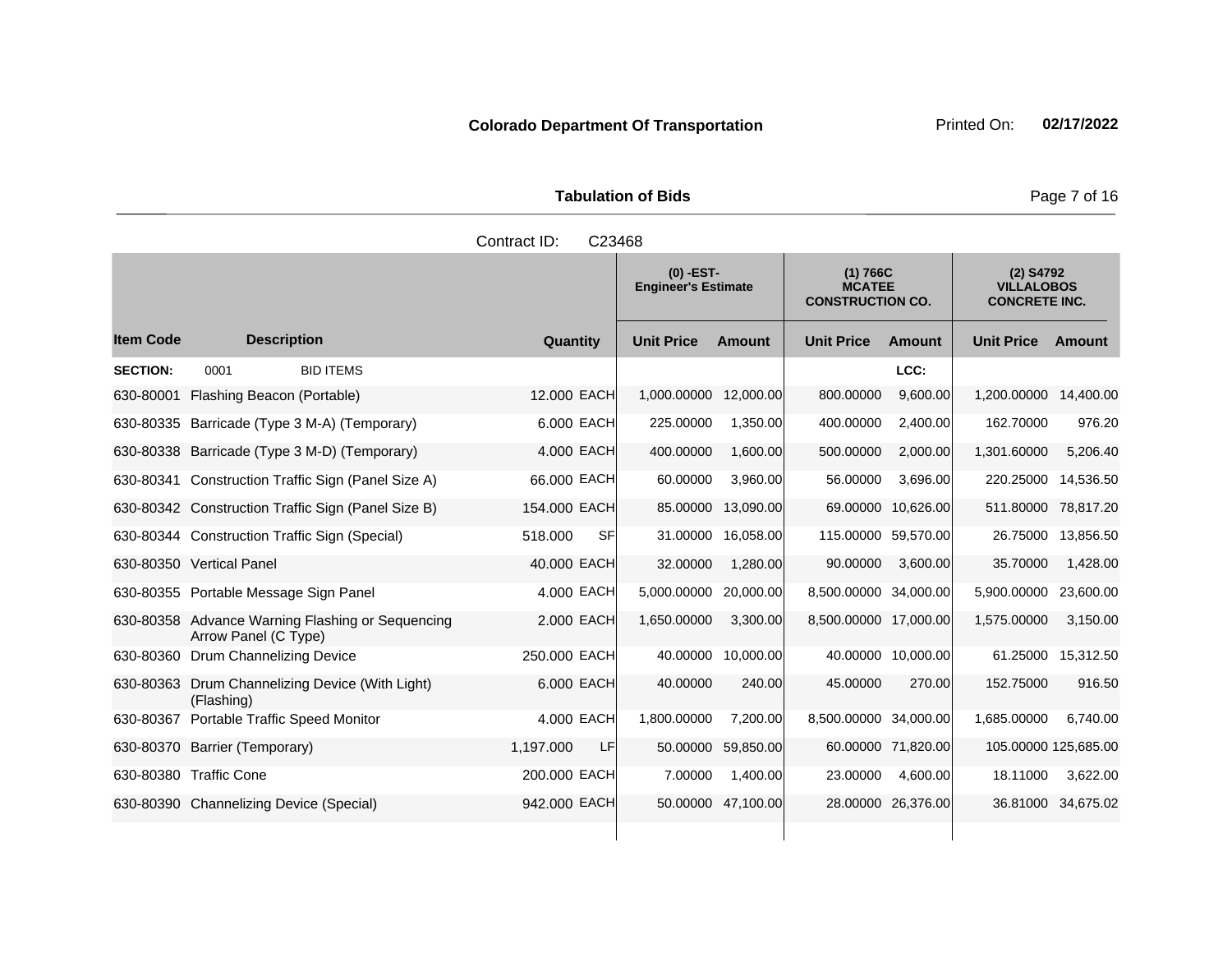Tabulation of Bids **Page 8 of 16** 

| Contract ID:<br>C <sub>23468</sub>          |                      |                                           |                                                      |                                                          |  |  |  |  |  |
|---------------------------------------------|----------------------|-------------------------------------------|------------------------------------------------------|----------------------------------------------------------|--|--|--|--|--|
|                                             |                      | $(0)$ -EST-<br><b>Engineer's Estimate</b> | (1) 766C<br><b>MCATEE</b><br><b>CONSTRUCTION CO.</b> | $(2)$ S4792<br><b>VILLALOBOS</b><br><b>CONCRETE INC.</b> |  |  |  |  |  |
| <b>Item Code</b><br><b>Description</b>      | Quantity             | <b>Unit Price</b><br><b>Amount</b>        | <b>Unit Price</b><br><b>Amount</b>                   | <b>Unit Price</b><br>Amount                              |  |  |  |  |  |
| <b>SECTION:</b><br>0001<br><b>BID ITEMS</b> |                      |                                           | LCC:                                                 |                                                          |  |  |  |  |  |
| 630-80392 Stackable Tubular Marker          | 300,000 EACH         | 22.00000<br>6,600.00                      | 28.00000<br>8,400.00                                 | 9,045.00<br>30.15000                                     |  |  |  |  |  |
| 630-80520<br>Mobile Pavement Marking Zone   | <b>DAY</b><br>2.000  | 1,300.00000<br>2,600.00                   | 4,000.00<br>2,000.00000                              | 3,125,00000<br>6,250.00                                  |  |  |  |  |  |
| 630-85010<br>Impact Attenuator (Temporary)  | 4.000 EACH           | 6,500.00000 26,000.00                     | 8,500.00000 34,000.00                                | 9,378.00000 37,512.00                                    |  |  |  |  |  |
| <b>Mobile Attenuator</b><br>630-85041       | <b>DAY</b><br>30,000 | 500.00000<br>15,000.00                    | 2,000.00000 60,000.00                                | 1,712.00000 51,360.00                                    |  |  |  |  |  |
| <b>Section Totals:</b>                      |                      | \$12,800,000.00                           | \$13,997,628.23                                      | \$14,120,306.41                                          |  |  |  |  |  |
| <b>Contract Grand Totals</b>                |                      | \$12,800,000.00                           | \$13,997,628.23                                      | \$14,120,306.41                                          |  |  |  |  |  |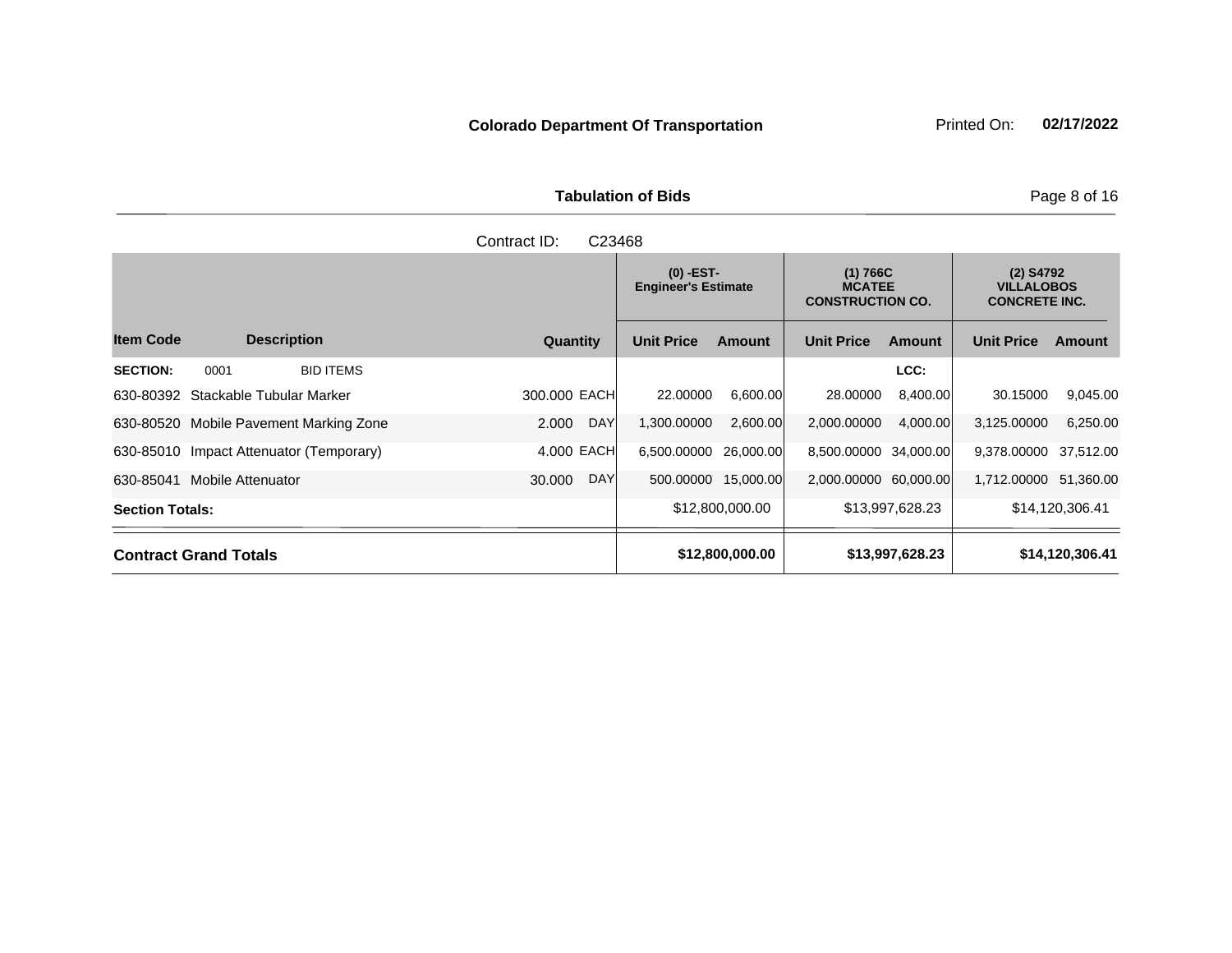| <b>Tabulation of Bids</b> |  |
|---------------------------|--|
|                           |  |

|                  |                                                                 | Contract ID: | C23468    |                             |                    |                                                                                  |                     |                   |               |
|------------------|-----------------------------------------------------------------|--------------|-----------|-----------------------------|--------------------|----------------------------------------------------------------------------------|---------------------|-------------------|---------------|
|                  |                                                                 |              |           | (3) 090A<br>IHC Scott, Inc. |                    | (4) 1415A<br><b>RALPH L. WADSWORTH</b><br><b>CONSTRUCTION CO.,</b><br><b>LLC</b> |                     |                   |               |
| <b>Item Code</b> | <b>Description</b>                                              | Quantity     |           | <b>Unit Price</b>           | <b>Amount</b>      | <b>Unit Price</b>                                                                | <b>Amount</b>       | <b>Unit Price</b> | <b>Amount</b> |
| <b>SECTION:</b>  | 0001<br><b>BID ITEMS</b>                                        |              |           |                             |                    |                                                                                  | LCC:                |                   |               |
|                  | 202-00170 Grinding And Texturing Concrete Pavement              | 133,975.000  | SY        |                             | 5.88000 787,773.00 |                                                                                  | 4.42000 592,169.50  |                   |               |
|                  | 202-00201 Removal of Curb                                       | 4,648.000    | LF        |                             | 2.39000 11,108.72  |                                                                                  | 4.79000 22,263.92   |                   |               |
|                  | 202-00240 Removal of Asphalt Mat (Planing)                      | 126,303.000  | SY        |                             | 2.26000 285,444.78 |                                                                                  | 3.05000 385,224.15  |                   |               |
|                  | 202-00246 Removal of Asphalt Mat (Planing) (Special)            | 1,880.000    | SY        |                             | 6.89000 12,953.20  |                                                                                  | 18.92000 35,569.60  |                   |               |
|                  | 202-00250 Removal of Pavement Marking                           | 59,529.000   | <b>SF</b> |                             | 1.03000 61,314.87  |                                                                                  | 2.29000 136,321.41  |                   |               |
|                  | 202-00453 Removal of Portions of Present Structure<br>(Class 2) | 56.000       | <b>SY</b> | 636.47000 35,642.32         |                    |                                                                                  | 552.99000 30,967.44 |                   |               |
|                  | 202-00504 Removal of Expansion Device                           | 100.000      | LF        | 476.06000 47,606.00         |                    | 57.54000                                                                         | 5,754.00            |                   |               |
|                  | 202-00810 Removal of Ground Sign                                | 104.000 EACH |           | 103.92000 10,807.68         |                    |                                                                                  | 106.34000 11,059.36 |                   |               |
|                  | 202-00821 Removal of Sign Panel                                 | 10.000 EACH  |           | 155.87000                   | 1,558.70           | 159.51000                                                                        | 1,595.10            |                   |               |
|                  | 202-01130 Removal of Guardrail Type 3                           | 957.000      | LF        | 4.81000                     | 4,603.17           | 4.89000                                                                          | 4,679.73            |                   |               |
|                  | 202-04010 Clean Inlet                                           | 4.000 EACH   |           | 720.84000                   | 2,883.36           | 2,126.82000                                                                      | 8,507.28            |                   |               |
|                  | 203-01594 Combination Loader                                    | 10.000 HOUR  |           | 127.01000                   | 1,270.10           | 111.27000                                                                        | 1,112.70            |                   |               |
|                  | 207-00700 Topsoil (Onsite)                                      | 2,581.000    | CY        |                             | 5.32000 13,730.92  |                                                                                  | 21.63000 55,827.03  |                   |               |
|                  | 207-00704 Subgrade Soil Preparation                             | 14,520.000   | SY        |                             | 0.98000 14,229.60  |                                                                                  | 2.13000 30,927.60   |                   |               |
| 208-00017        | Erosion Log Type 2 Biodegradable Netting<br>$(12$ Inch)         | 4,980.000    | LF        |                             | 6.30000 31,374.00  |                                                                                  | 9.30000 46,314.00   |                   |               |

**Page 9 of 16**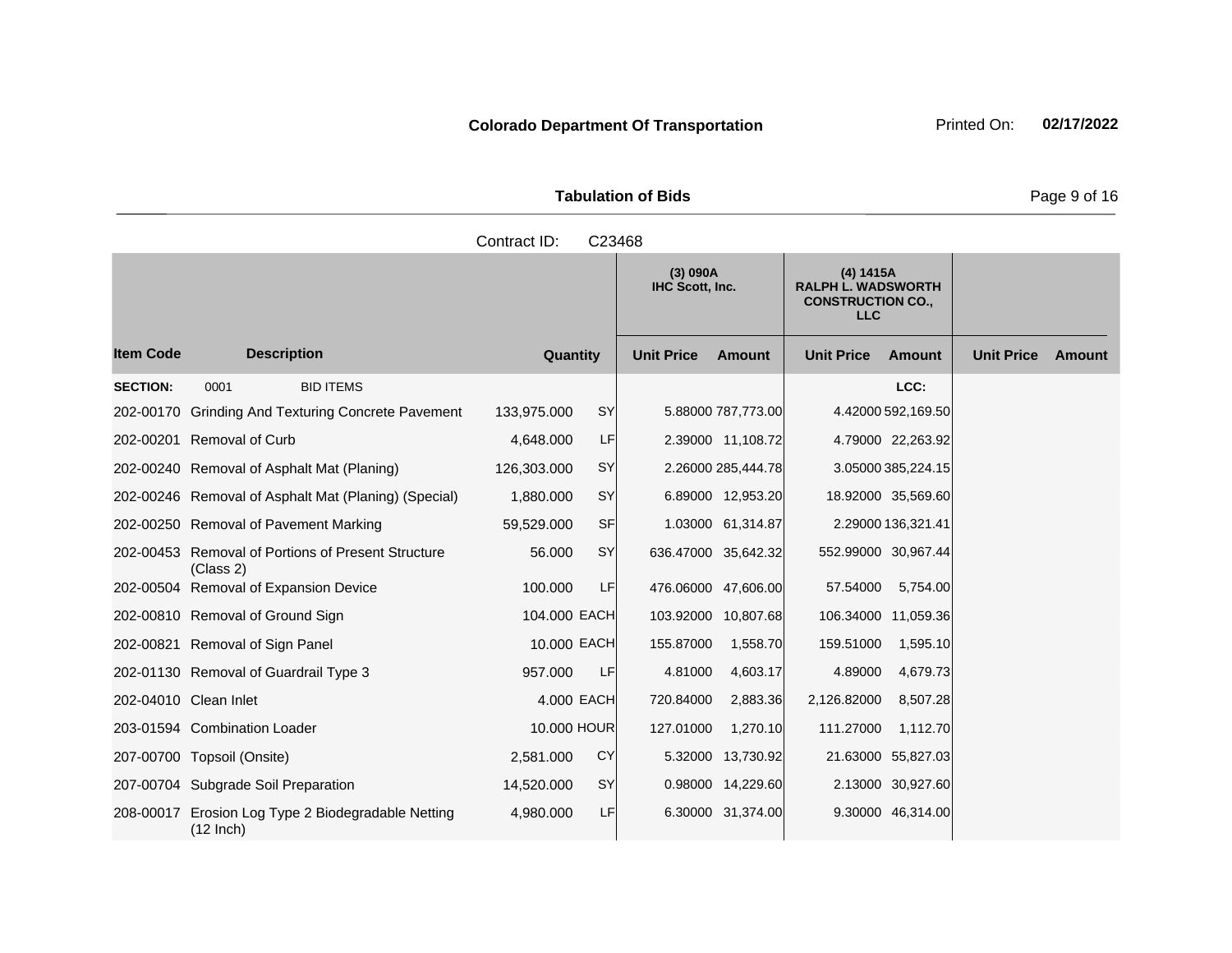| <b>Tabulation of Bids</b> |  |
|---------------------------|--|
|                           |  |

|                  |                                                                 | Contract ID:<br>C23468 |                                    |                    |                                                                                  |                     |                   |        |
|------------------|-----------------------------------------------------------------|------------------------|------------------------------------|--------------------|----------------------------------------------------------------------------------|---------------------|-------------------|--------|
|                  |                                                                 |                        | (3) 090A<br><b>IHC Scott, Inc.</b> |                    | (4) 1415A<br><b>RALPH L. WADSWORTH</b><br><b>CONSTRUCTION CO.,</b><br><b>LLC</b> |                     |                   |        |
| <b>Item Code</b> | <b>Description</b>                                              | Quantity               | <b>Unit Price</b>                  | Amount             | <b>Unit Price</b>                                                                | <b>Amount</b>       | <b>Unit Price</b> | Amount |
| <b>SECTION:</b>  | <b>BID ITEMS</b><br>0001                                        |                        |                                    |                    |                                                                                  | LCC:                |                   |        |
|                  | 208-00035 Aggregate Bag                                         | 600.000<br>LF          | 6.61000                            | 3,966.00           | 8.99000                                                                          | 5,394.00            |                   |        |
|                  | 208-00046 Pre-fabricated Concrete Washout Structure<br>(Type 1) | 2.000 EACH             | 2,110.86000                        | 4,221.72           | 2,339.77000                                                                      | 4,679.54            |                   |        |
|                  | 208-00075 Pre-fabricated Vehicle Tracking Pad                   | 2.000 EACH             | 4,815.47000                        | 9,630.94           | 4,434.43000                                                                      | 8,868.86            |                   |        |
|                  | 208-00103 Removal and Disposal of Sediment (Labor)              | 150.000 HOUR           | 49.64000                           | 7,446.00           |                                                                                  | 87.20000 13,080.00  |                   |        |
|                  | 208-00105 Removal and Disposal of Sediment<br>(Equipment)       | 60.000 HOUR            | 127.01000                          | 7,620.60           |                                                                                  | 170.14000 10,208.40 |                   |        |
|                  | 208-00106 Sweeping (Sediment Removal)                           | 240.000 HOUR           | 163.99000 39,357.60                |                    |                                                                                  | 143.56000 34,454.40 |                   |        |
|                  | 208-00107 Removal of Trash                                      | 40.000 HOUR            | 127.01000                          | 5,080.40           |                                                                                  | 264.30000 10,572.00 |                   |        |
|                  | 208-00207 Erosion Control Management                            | 30.000<br><b>DAY</b>   | 164.88000                          | 4,946.40           |                                                                                  | 372.19000 11,165.70 |                   |        |
|                  | 212-00700 Organic Fertilizer                                    | 960.000<br>LB          | 1.30000                            | 1,248.00           | 0.72000                                                                          | 691.20              |                   |        |
|                  | 212-00701 Compost (Mechanically Applied)                        | <b>CY</b><br>384.000   |                                    | 45.18000 17,349.12 |                                                                                  | 55.30000 21,235.20  |                   |        |
| 212-00703 Humate |                                                                 | 480.000<br>LB          | 2.19000                            | 1,051.20           | 1.21000                                                                          | 580.80              |                   |        |
|                  | 212-00704 Mycorrhizae                                           | 28.000<br>LB           | 29.14000                           | 815.92             | 23.82000                                                                         | 666.96              |                   |        |
|                  | 212-00706 Seeding (Native) Drill                                | 3.000 ACRE             | 841.21000                          | 2,523.63           | 531.71000                                                                        | 1,595.13            |                   |        |
|                  | 212-00708 Seeding (Native) Broadcast                            | 0.200 ACRE             | 3,232.30000                        | 646.46             | 760.34000                                                                        | 152.07              |                   |        |
|                  | 213-00012 Spray-on Mulch Blanket                                | 3.000 ACRE             | 3,776.11000 11,328.33              |                    | 4,833.21000 14,499.63                                                            |                     |                   |        |

**Page 10 of 16**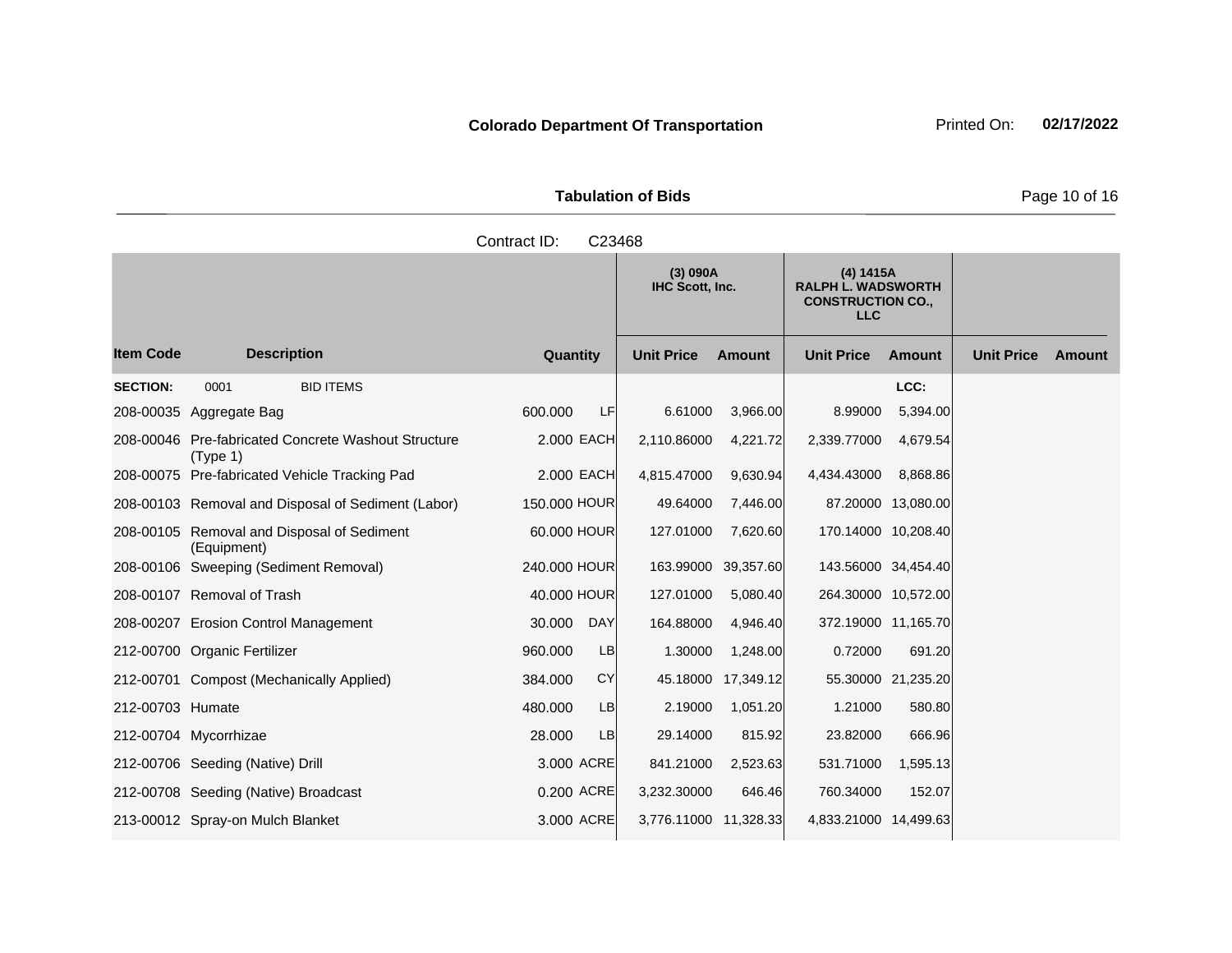| <b>Tabulation of Bids</b> |  |  |  |  |  |  |  |
|---------------------------|--|--|--|--|--|--|--|
| Contract ID: C23468       |  |  |  |  |  |  |  |

|                  |                                                                   |             |            | (3) 090A<br><b>IHC Scott, Inc.</b> |                            | (4) 1415A<br><b>RALPH L. WADSWORTH</b><br><b>CONSTRUCTION CO.,</b><br><b>LLC</b> |                           |                   |        |
|------------------|-------------------------------------------------------------------|-------------|------------|------------------------------------|----------------------------|----------------------------------------------------------------------------------|---------------------------|-------------------|--------|
| <b>Item Code</b> | <b>Description</b>                                                | Quantity    |            | <b>Unit Price</b>                  | <b>Amount</b>              | <b>Unit Price</b>                                                                | <b>Amount</b>             | <b>Unit Price</b> | Amount |
| <b>SECTION:</b>  | 0001<br><b>BID ITEMS</b>                                          |             |            |                                    |                            |                                                                                  | LCC:                      |                   |        |
|                  | 213-00066 Mulch (Paper Base)                                      | 2.000 ACRE  |            | 2,620.70000                        | 5,241.40                   | 2,254.43000                                                                      | 4,508.86                  |                   |        |
| 216-00201        | Soil Retention Blanket (Straw-Coconut)<br>(Biodegradable Class 1) | 970.000     | SY         | 2.89000                            | 2,803.30                   | 2.39000                                                                          | 2,318.30                  |                   |        |
|                  | 304-07009 Aggregate Base Course (Class 7) (Special)               | 5,032.000   | <b>TON</b> |                                    | 45.42000 228,553.44        |                                                                                  | 35.09000 176,572.88       |                   |        |
|                  | 403-00720 Hot Mix Asphalt (Patching) (Asphalt)                    | 517.000     | <b>TON</b> |                                    | 178.00000 92,026.00        | 182.91000 94,564.47                                                              |                           |                   |        |
|                  | 403-00721 Hot Mix Asphalt (Patching) (Asphalt)                    | 27,366.000  | SY         |                                    | 24.03000 657,604.98        |                                                                                  | 22.56000 617,376.96       |                   |        |
|                  | 403-34851 Hot Mix Asphalt (Grading SX) (100) (PG 64-<br>28)       | 30,038.000  | <b>TON</b> |                                    | 117.95000 3,542,982.<br>10 | 114.85000 3,449,864.                                                             | 30                        |                   |        |
| 403-34871        | Hot Mix Asphalt (Grading SX) (100) (PG 76-<br>28)                 | 14,402.000  | <b>TON</b> | 121.22000 1,745,810.               | 44                         | 118.04000 1,700,012                                                              | 08                        |                   |        |
|                  | 408-01100 Joint Sealant                                           | 299.000     | LF         |                                    | 36.22000 10,829.78         |                                                                                  | 33.90000 10,136.10        |                   |        |
|                  | 412-05000 Partial Depth Repair of Concrete Pavement               | 1,000.000   | <b>SF</b>  |                                    | 191.45000 191,450.00       |                                                                                  | 56.29000 56,290.00        |                   |        |
|                  | 412-05002 Full Depth Repair of Concrete Pavement                  | 246,294.000 | <b>SF</b>  |                                    | 11.01000 2,711,696.<br>94  |                                                                                  | 11.04000 2,719,085.<br>76 |                   |        |
|                  | 412-14000 Sawing and Sealing Concrete Pavement<br><b>Joints</b>   | 292,140.000 | LF         |                                    | 1.54000 449,895.60         |                                                                                  | 3.09000 902,712.60        |                   |        |
|                  | 506-00212 Riprap (12 Inch)                                        | 12.000      | <b>CY</b>  | 144.71000                          | 1,736.52                   | 189.43000                                                                        | 2,273.16                  |                   |        |
|                  | 515-00120 Waterproofing (Membrane)                                | 1,610.000   | <b>SY</b>  |                                    | 23.80000 38,318.00         |                                                                                  | 19.89000 32,022.90        |                   |        |
|                  | 515-00400 Concrete Sealer                                         | 338.000     | SY         |                                    | 33.12000 11,194.56         | 16.70000                                                                         | 5,644.60                  |                   |        |

Page 11 of 16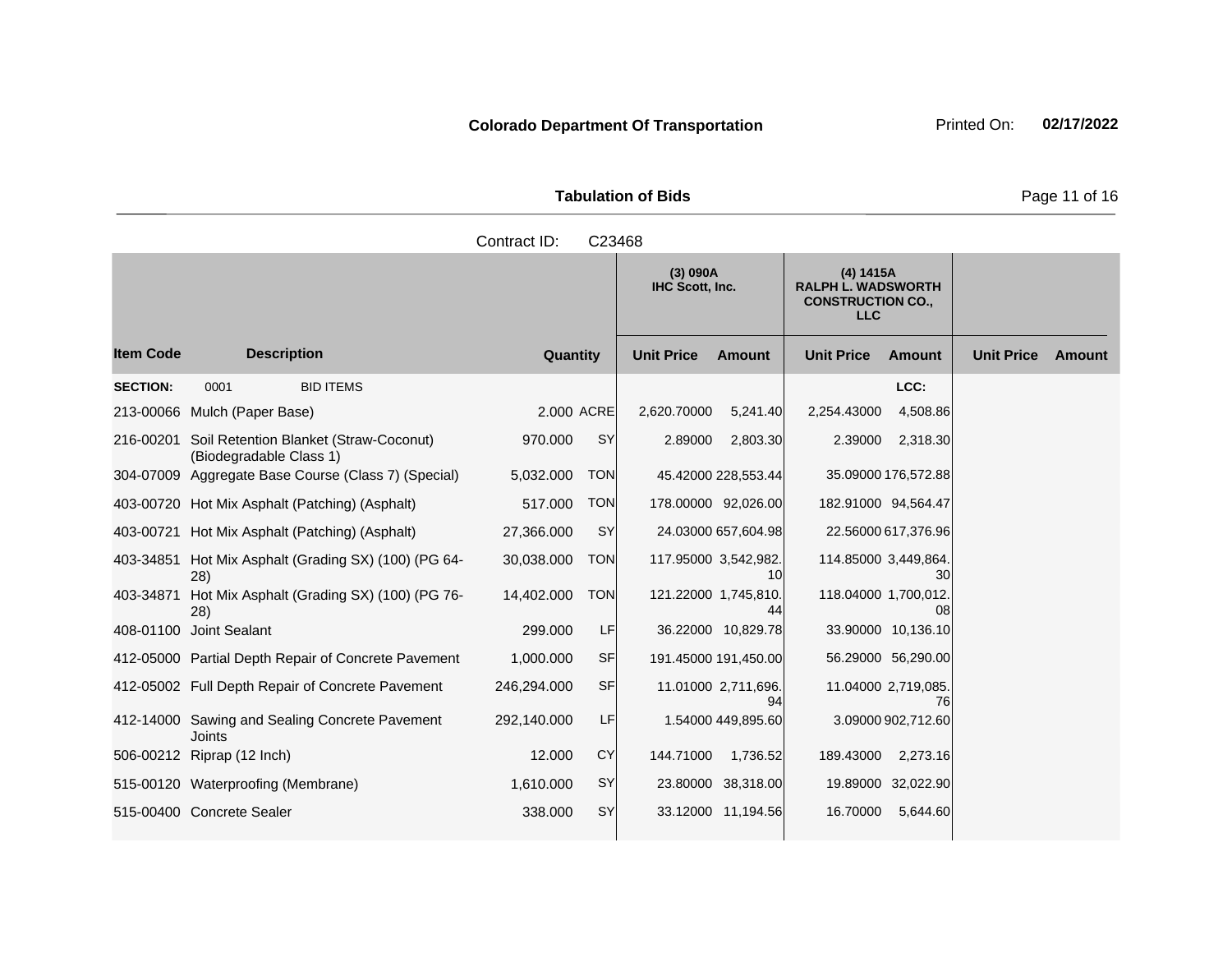|                       | <b>Tabulation of Bids</b> |
|-----------------------|---------------------------|
| Contract $ID: C23468$ |                           |

|                     |                                                         |              |    | (3) 090A<br>IHC Scott, Inc. |                     | (4) 1415A<br><b>RALPH L. WADSWORTH</b><br><b>CONSTRUCTION CO.,</b><br><b>LLC</b> |                     |                   |        |
|---------------------|---------------------------------------------------------|--------------|----|-----------------------------|---------------------|----------------------------------------------------------------------------------|---------------------|-------------------|--------|
| <b>Item Code</b>    | <b>Description</b>                                      | Quantity     |    | <b>Unit Price</b>           | Amount              | <b>Unit Price</b>                                                                | <b>Amount</b>       | <b>Unit Price</b> | Amount |
| <b>SECTION:</b>     | 0001<br><b>BID ITEMS</b>                                |              |    |                             |                     |                                                                                  | LCC:                |                   |        |
|                     | 518-00000 Bridge Compression Joint Sealer               | 100.000      | LF |                             | 346.69000 34,669.00 | 87.14000                                                                         | 8,714.00            |                   |        |
|                     | 601-03057 Concrete Class DR                             | 12.000       | CY | 5,898.97000 70,787.64       |                     | 2,887.71000 34,652.52                                                            |                     |                   |        |
|                     | 601-51005 Galvanic Anodes                               | 280.000 EACH |    | 33.12000                    | 9,273.60            | 19.92000                                                                         | 5,577.60            |                   |        |
|                     | 602-00000 Reinforcing Steel                             | 280.000      | LB | 8.28000                     | 2,318.40            | 4.01000                                                                          | 1,122.80            |                   |        |
|                     | 606-00301 Guardrail Type 3 (6-3 Post Spacing)           | 1,175.000    | LF | 35.59000                    | 41,818.25           |                                                                                  | 36.21000 42,546.75  |                   |        |
|                     | 606-01340 End Anchorage Type 3D                         | 2.000 EACH   |    | 2,147.79000                 | 4,295.58            | 2,185.31000                                                                      | 4,370.62            |                   |        |
|                     | 606-01370 Transition Type 3G                            | 4.000 EACH   |    | 3,856.62000                 | 15,426.48           | 3,923.99000 15,695.96                                                            |                     |                   |        |
|                     | 606-01380 Transition Type 3H                            | 2,000 EACH   |    | 1,426.64000                 | 2,853.28            | 1,451.55000                                                                      | 2,903.10            |                   |        |
|                     | 606-02003 End Anchorage (Nonflared)                     | 2.000 EACH   |    | 3,579.65000                 | 7,159.30            | 3,642.18000                                                                      | 7,284.36            |                   |        |
|                     | 606-02005 End Anchorage (Flared)                        | 2.000 EACH   |    | 3,846.17000                 | 7,692.34            | 3,913.35000                                                                      | 7,826.70            |                   |        |
|                     | 609-60011 Curb Type 6 (Section M)                       | 4,648.000    | LF | 9.28000                     | 43,133.44           | 9.30000                                                                          | 43,226.40           |                   |        |
| 612-00052 Reflector |                                                         | 240.000 EACH |    | 59.58000                    | 14,299.20           | 5.85000                                                                          | 1,404.00            |                   |        |
|                     | 612-00081 Delineator (Post Mounted) (Type I)            | 12.000 EACH  |    | 88.33000                    | 1,059.96            | 90.39000                                                                         | 1,084.68            |                   |        |
|                     | 612-00083 Delineator (Post Mounted) (Type III)          | 4.000 EACH   |    | 98.72000                    | 394.88              | 101.02000                                                                        | 404.08              |                   |        |
| 612-00101           | Delineator (Drivable Concrete Installation)<br>(Type I) | 470.000 EACH |    |                             | 109.11000 51,281.70 |                                                                                  | 111.66000 52,480.20 |                   |        |

Page 12 of 16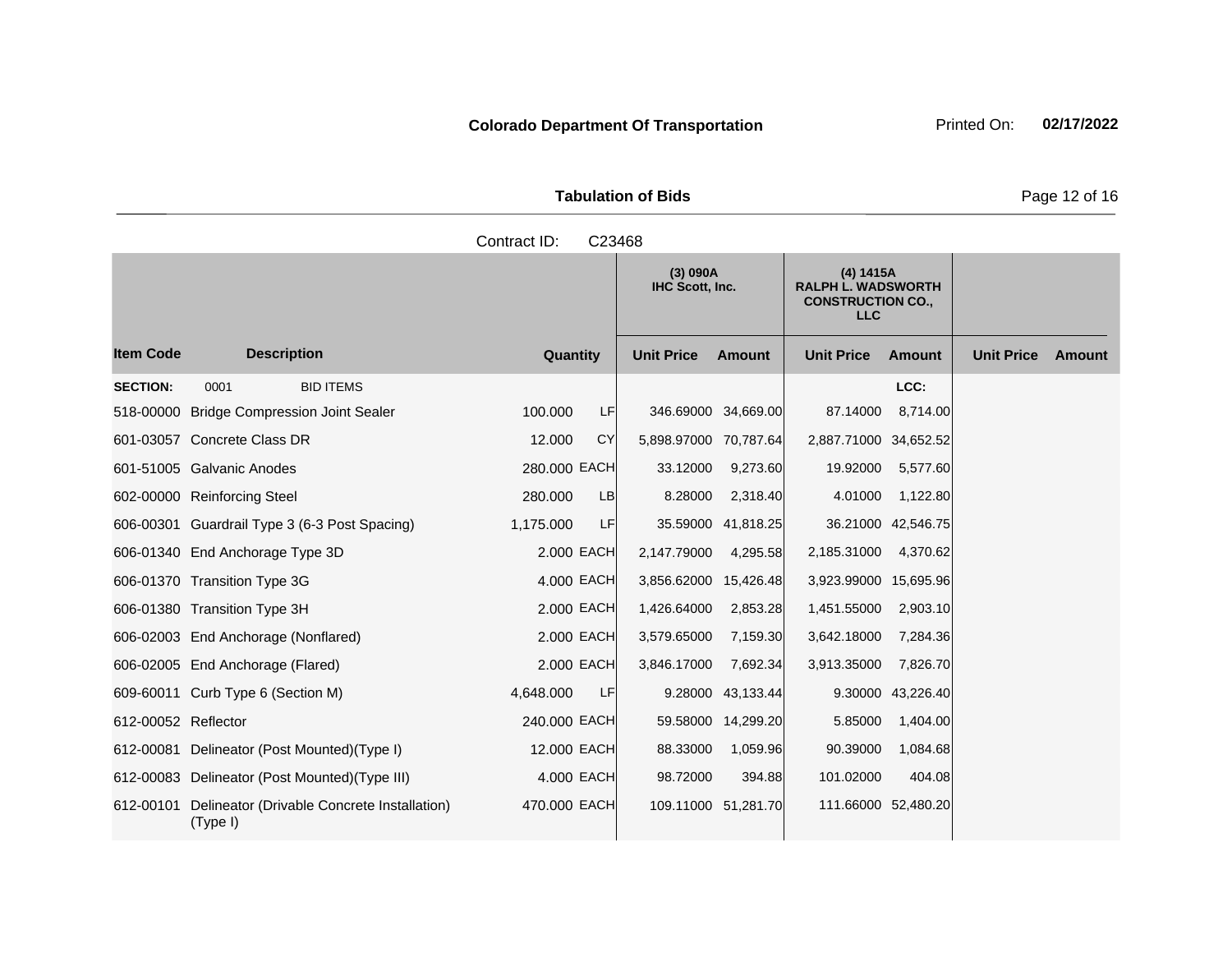| <b>Tabulation of Bids</b> |  |
|---------------------------|--|

|                  |                                                                            | Contract ID: | C23468    |                                    |                     |                                                                                  |                     |                   |               |
|------------------|----------------------------------------------------------------------------|--------------|-----------|------------------------------------|---------------------|----------------------------------------------------------------------------------|---------------------|-------------------|---------------|
|                  |                                                                            |              |           | (3) 090A<br><b>IHC Scott, Inc.</b> |                     | (4) 1415A<br><b>RALPH L. WADSWORTH</b><br><b>CONSTRUCTION CO.,</b><br><b>LLC</b> |                     |                   |               |
| <b>Item Code</b> | <b>Description</b>                                                         | Quantity     |           | <b>Unit Price</b>                  | <b>Amount</b>       | <b>Unit Price</b>                                                                | <b>Amount</b>       | <b>Unit Price</b> | <b>Amount</b> |
| <b>SECTION:</b>  | 0001<br><b>BID ITEMS</b>                                                   |              |           |                                    |                     |                                                                                  | LCC:                |                   |               |
|                  | 612-00103 Delineator (Drivable Concrete Installation)<br>(Type III)        | 4.000 EACH   |           | 112.23000                          | 448.92              | 114.85000                                                                        | 459.40              |                   |               |
|                  | 613-50210 Temporary Lighting                                               | 1.000        | L S       | 79,893.09000 79,893.09             |                     | 60,853.33000 60,853.33                                                           |                     |                   |               |
|                  | 614-00011 Sign Panel (Class I)                                             | 324,000      | <b>SF</b> | 20.78000                           | 6,732.72            | 21.27000                                                                         | 6,891.48            |                   |               |
|                  | 614-00012 Sign Panel (Class II)                                            | 541.000      | <b>SF</b> |                                    | 23.90000 12,929.90  |                                                                                  | 24.46000 13,232.86  |                   |               |
|                  | 614-00013 Sign Panel (Class III)                                           | 1,066.000    | <b>SF</b> |                                    | 39.49000 42,096.34  |                                                                                  | 40.41000 43,077.06  |                   |               |
|                  | 614-00615 Steel Signpost (W 6x15)                                          | 32,000       | LF        | 119.50000                          | 3,824.00            | 122.29000                                                                        | 3,913.28            |                   |               |
|                  | 614-00818 Steel Signpost (W 8x18)                                          | 75.000       | LF        | 129.90000                          | 9,742.50            | 132.93000                                                                        | 9,969.75            |                   |               |
|                  | 614-01022 Steel Signpost (W 10x22)                                         | 73.000       | LF        | 135.09000                          | 9,861.57            |                                                                                  | 138.25000 10,092.25 |                   |               |
|                  | 614-01503 Steel Sign Support (2-Inch Round) (Post and<br>Socket)           | 83.000 EACH  |           |                                    | 296.16000 24,581.28 |                                                                                  | 303.07000 25,154.81 |                   |               |
|                  | 614-01573 Steel Sign Support (2-1/2 Inch Round NP-<br>40)(Post & Slipbase) | 19.000 EACH  |           | 426.06000                          | 8,095.14            | 436,00000                                                                        | 8,284.00            |                   |               |
|                  | 614-03002 Concrete Footing (Type 2)                                        | 2,000 EACH   |           | 3,325.33000                        | 6,650.66            | 3,402.92000                                                                      | 6,805.84            |                   |               |
|                  | 614-03003 Concrete Footing (Type 3)                                        | 4.000 EACH   |           | 3,637.08000 14,548.32              |                     | 3,721.94000 14,887.76                                                            |                     |                   |               |
|                  | 614-03005 Concrete Footing (Type 5)                                        | 4.000 EACH   |           | 4,156.66000 16,626.64              |                     | 4,253.65000 17,014.60                                                            |                     |                   |               |
|                  | 614-80391 Rumble Strip (Grinding) (Asphalt)                                | 48,190.000   | LF        |                                    | 0.26000 12,529.40   | 0.18000                                                                          | 8,674.20            |                   |               |

**Tabulation of Bids** Page 13 of 16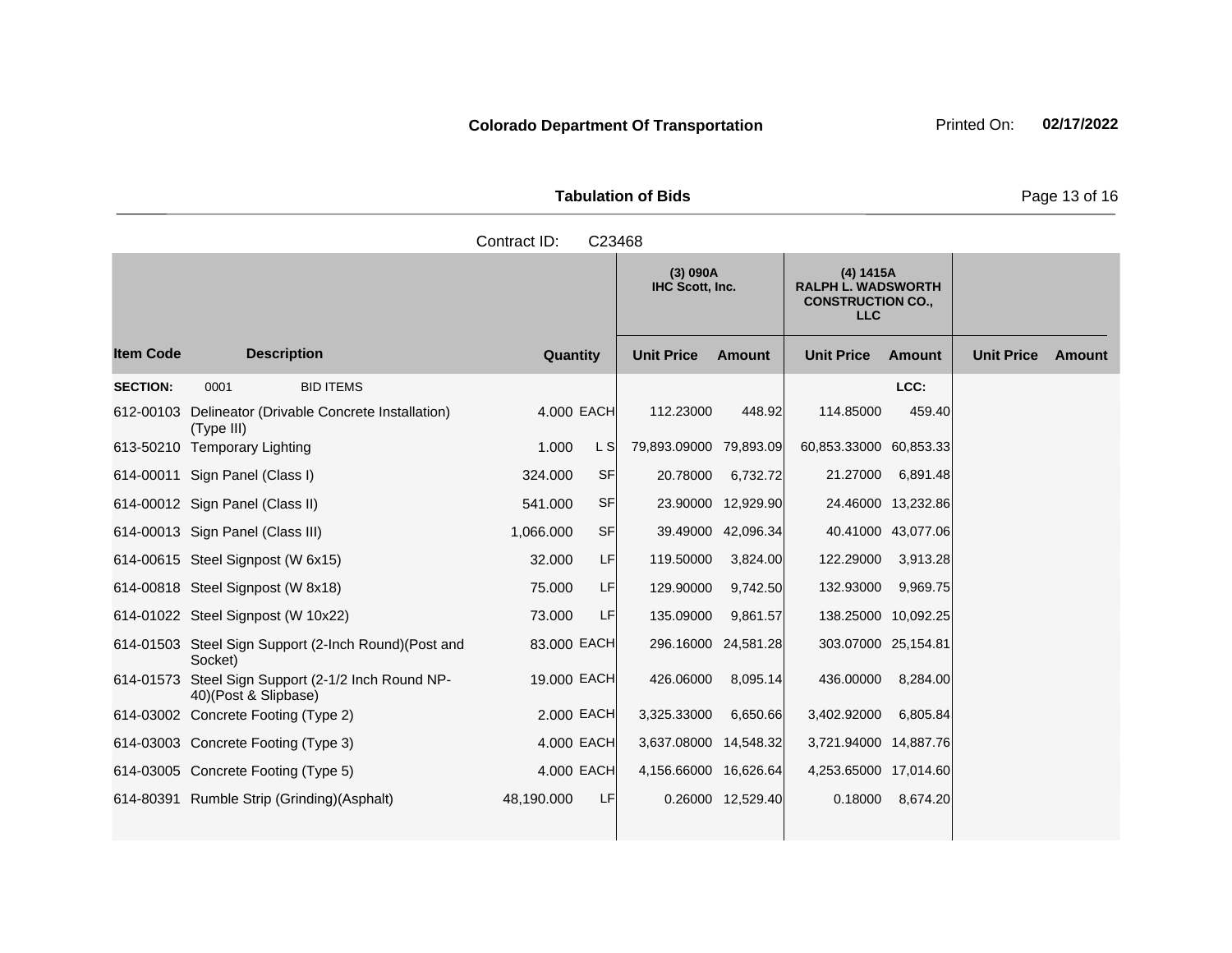|                       | <b>Tabulation of Bids</b> |
|-----------------------|---------------------------|
| Contract $ID: C33/68$ |                           |

|                    |                                                                  | oviniaut i <i>d</i> . | ◡∠◡┭∪◡     |                             |                     |                                                                                  |                     |                   |               |
|--------------------|------------------------------------------------------------------|-----------------------|------------|-----------------------------|---------------------|----------------------------------------------------------------------------------|---------------------|-------------------|---------------|
|                    |                                                                  |                       |            | (3) 090A<br>IHC Scott, Inc. |                     | (4) 1415A<br><b>RALPH L. WADSWORTH</b><br><b>CONSTRUCTION CO.,</b><br><b>LLC</b> |                     |                   |               |
| <b>Item Code</b>   | <b>Description</b>                                               | Quantity              |            | <b>Unit Price</b>           | Amount              | <b>Unit Price</b>                                                                | Amount              | <b>Unit Price</b> | <b>Amount</b> |
| <b>SECTION:</b>    | 0001<br><b>BID ITEMS</b>                                         |                       |            |                             |                     |                                                                                  | LCC:                |                   |               |
|                    | 615-00030 Embankment Protector Type 3                            | 9.000 EACH            |            | 4,200.25000 37,802.25       |                     | 1,054.05000                                                                      | 9,486.45            |                   |               |
|                    | 620-00002 Field Office (Class 2)                                 | 1.000 EACH            |            | 20,493.21000 20,493.21      |                     | 43,979.79000 43,979.79                                                           |                     |                   |               |
|                    | 620-00012 Field Laboratory (Class 2)                             | 1.000 EACH            |            | 25,616.52000 25,616.52      |                     | 37,696.97000 37,696.97                                                           |                     |                   |               |
|                    | 620-00020 Sanitary Facility                                      | 2.000 EACH            |            | 3,497.69000                 | 6,995.38            | 8,351.48000 16,702.96                                                            |                     |                   |               |
|                    | 621-00450 Detour Pavement                                        | 6,006.000             | SY         |                             | 82.65000 496,395.90 |                                                                                  | 96.13000 577,356.78 |                   |               |
|                    | 625-00000 Construction Surveying                                 | 1.000                 | L S        | 51,233.03000 51,233.03      |                     | 100,000.00000 100,000.00                                                         |                     |                   |               |
|                    | 626-00000 Mobilization                                           | 1.000                 | L SI       | 754,038.24000 754,038.24    |                     | 1,700,000. 1,700,000.<br>00000                                                   | 00                  |                   |               |
|                    | 626-01114 Public Information Management (Tier IV)                | 160.000               | <b>DAY</b> |                             | 65.58000 10,492.80  | 53.54000                                                                         | 8,566.40            |                   |               |
|                    | 627-00008 Modified Epoxy Pavement Marking                        | 946.000               | GAL        |                             | 87.97000 83,219.62  |                                                                                  | 90.39000 85,508.94  |                   |               |
|                    | 627-00013 Pavement Marking Paint (High Build)                    | 1,818.000             | GAL        |                             | 46.57000 84,664.26  |                                                                                  | 47.85000 86,991.30  |                   |               |
|                    | 627-00030 Raised Pavement Marker (Temporary)                     | 300.000 EACH          |            | 5.17000                     | 1,551.00            | 5.32000                                                                          | 1,596.00            |                   |               |
|                    | 627-01010 Preformed Plastic Pavement Marking (Type<br>I)(Inlaid) | 3,765.000             | <b>SF</b>  |                             | 11.38000 42,845.70  |                                                                                  | 11.70000 44,050.50  |                   |               |
| 627-02010          | Preformed Plastic Pavement Marking (Type<br>II) (Inlaid)         | 9,421.000             | <b>SF</b>  |                             | 12.42000 117,008.82 |                                                                                  | 12.76000 120,211.96 |                   |               |
| 630-00000 Flagging |                                                                  | 3,500.000 HOUR        |            |                             | 43.68000 152,880.00 |                                                                                  | 20.62000 72,170.00  |                   |               |
|                    |                                                                  |                       |            |                             |                     |                                                                                  |                     |                   |               |

Page 14 of 16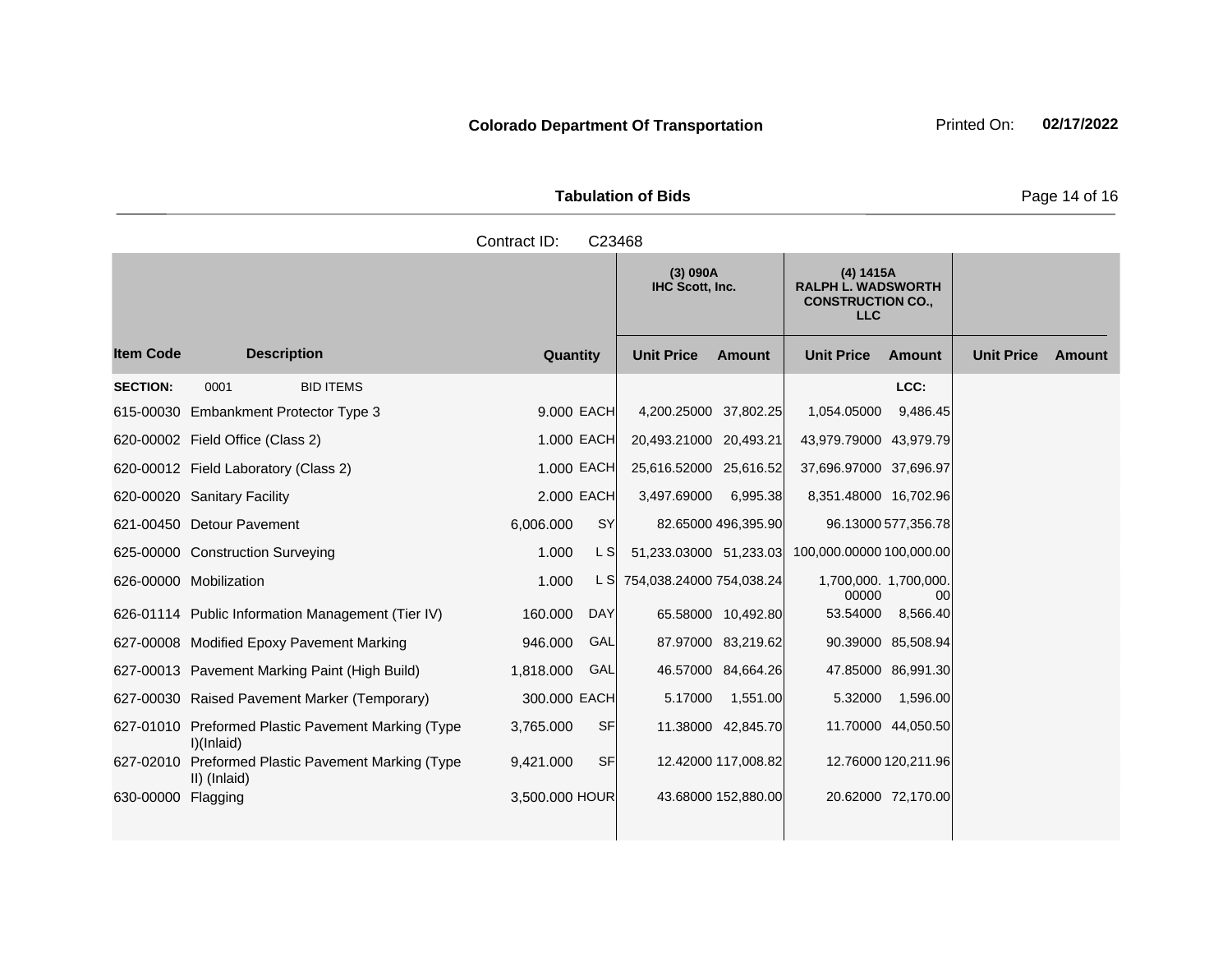|                       | <b>Tabulation of Bids</b> |
|-----------------------|---------------------------|
| Contract $ID: C33AB8$ |                           |

|                  |                                                                          | oviniau i D.<br>◡∠◡┭∪◡ |                             |               |                                                                                  |                    |                   |        |
|------------------|--------------------------------------------------------------------------|------------------------|-----------------------------|---------------|----------------------------------------------------------------------------------|--------------------|-------------------|--------|
|                  |                                                                          |                        | (3) 090A<br>IHC Scott, Inc. |               | (4) 1415A<br><b>RALPH L. WADSWORTH</b><br><b>CONSTRUCTION CO.,</b><br><b>LLC</b> |                    |                   |        |
| <b>Item Code</b> | <b>Description</b>                                                       | Quantity               | <b>Unit Price</b>           | <b>Amount</b> | <b>Unit Price</b>                                                                | <b>Amount</b>      | <b>Unit Price</b> | Amount |
| <b>SECTION:</b>  | 0001<br><b>BID ITEMS</b>                                                 |                        |                             |               |                                                                                  | LCC:               |                   |        |
|                  | 630-00007 Traffic Control Inspection                                     | <b>DAY</b><br>55.000   | 260.01000 14,300.55         |               | 14.23000                                                                         | 782.65             |                   |        |
|                  | 630-00012 Traffic Control Management                                     | <b>DAY</b><br>135.000  | 2,025.27000 273,411.45      |               | 2,176.81000 293,869.35                                                           |                    |                   |        |
|                  | 630-80001 Flashing Beacon (Portable)                                     | 12.000 EACH            | 1,165.17000 13,982.04       |               | 908.83000 10,905.96                                                              |                    |                   |        |
|                  | 630-80335 Barricade (Type 3 M-A) (Temporary)                             | 6.000 EACH             | 158.14000                   | 948.84        | 193.89000                                                                        | 1,163.34           |                   |        |
|                  | 630-80338 Barricade (Type 3 M-D) (Temporary)                             | 4.000 EACH             | 1,265.11000                 | 5,060.44      | 119.75000                                                                        | 479.00             |                   |        |
|                  | 630-80341 Construction Traffic Sign (Panel Size A)                       | 66.000 EACH            | 214.58000 14,162.28         |               | 324.51000 21,417.66                                                              |                    |                   |        |
|                  | 630-80342 Construction Traffic Sign (Panel Size B)                       | 154.000 EACH           | 497.47000 76,610.38         |               | 438.14000 67,473.56                                                              |                    |                   |        |
|                  | 630-80344 Construction Traffic Sign (Special)                            | <b>SF</b><br>518.000   | 26.00000 13,468.00          |               |                                                                                  | 36.13000 18,715.34 |                   |        |
|                  | 630-80350 Vertical Panel                                                 | 40.000 EACH            | 34.69000                    | 1,387.60      | 62.49000                                                                         | 2,499.60           |                   |        |
|                  | 630-80355 Portable Message Sign Panel                                    | 4.000 EACH             | 5,734.09000 22,936.36       |               | 11,135.30000 44,541.20                                                           |                    |                   |        |
|                  | 630-80358 Advance Warning Flashing or Sequencing<br>Arrow Panel (C Type) | 2.000 EACH             | 1,529.09000                 | 3,058.18      | 3,067.89000                                                                      | 6,135.78           |                   |        |
|                  | 630-80360 Drum Channelizing Device                                       | 250.000 EACH           | 59.53000 14,882.50          |               |                                                                                  | 56.81000 14,202.50 |                   |        |
|                  | 630-80363 Drum Channelizing Device (With Light)<br>(Flashing)            | 6.000 EACH             | 148.45000                   | 890.70        | 62.49000                                                                         | 374.94             |                   |        |
|                  | 630-80367 Portable Traffic Speed Monitor                                 | 4.000 EACH             | 1,605.55000                 | 6,422.20      | 1,710.76000                                                                      | 6,843.04           |                   |        |
|                  | 630-80370 Barrier (Temporary)                                            | 1,197.000<br>LF.       | 31.71000 37,956.87          |               |                                                                                  | 22.43000 26,848.71 |                   |        |

**Tabulation of Bids** Page 15 of 16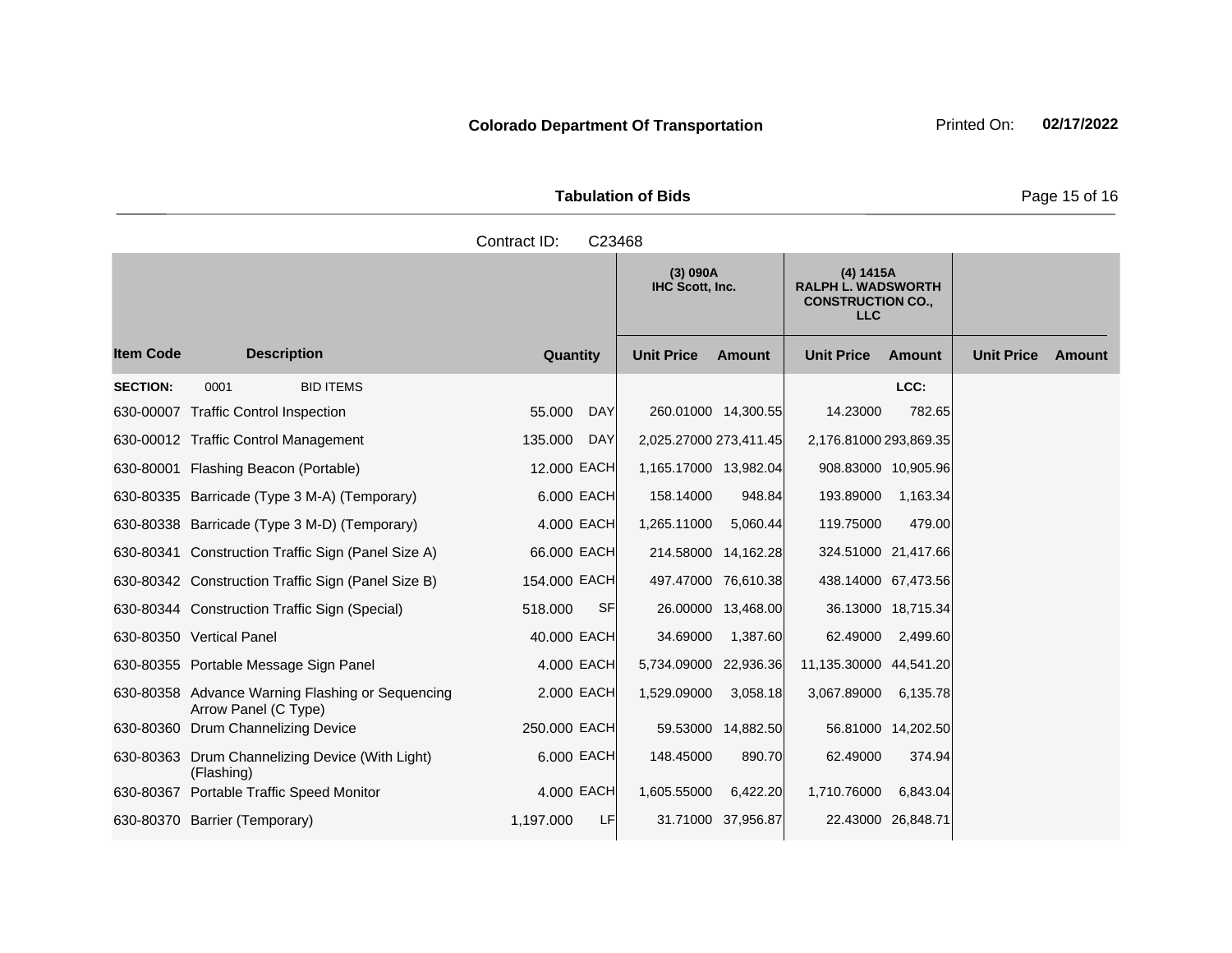Tabulation of Bids **Page 16 of 16** 

|                        |                                         |                  |              |            | (3) 090A<br>IHC Scott, Inc. |                    | (4) 1415A<br><b>RALPH L. WADSWORTH</b><br><b>CONSTRUCTION CO.,</b><br>LLC |                    |                   |        |
|------------------------|-----------------------------------------|------------------|--------------|------------|-----------------------------|--------------------|---------------------------------------------------------------------------|--------------------|-------------------|--------|
| <b>Item Code</b>       | <b>Description</b>                      |                  | Quantity     |            | <b>Unit Price</b>           | <b>Amount</b>      | <b>Unit Price</b>                                                         | Amount             | <b>Unit Price</b> | Amount |
| <b>SECTION:</b>        | 0001                                    | <b>BID ITEMS</b> |              |            |                             |                    |                                                                           | LCC:               |                   |        |
|                        | 630-80380 Traffic Cone                  |                  | 200,000 EACH |            | 17.61000                    | 3,522.00           | 10.23000                                                                  | 2,046.00           |                   |        |
|                        | 630-80390 Channelizing Device (Special) |                  | 942.000 EACH |            |                             | 35.79000 33,714.18 |                                                                           | 34.21000 32,225.82 |                   |        |
|                        | 630-80392 Stackable Tubular Marker      |                  | 300.000 EACH |            | 29.29000                    | 8,787.00           | 20.45000                                                                  | 6,135.00           |                   |        |
|                        | 630-80520 Mobile Pavement Marking Zone  |                  | 2.000        | <b>DAY</b> | 2,587.27000                 | 5,174.54           | 2,658.53000                                                               | 5,317.06           |                   |        |
|                        | 630-85010 Impact Attenuator (Temporary) |                  | 4.000 EACH   |            | 9,115.87000 36,463.48       |                    | 6,497.18000 25,988.72                                                     |                    |                   |        |
|                        | 630-85041 Mobile Attenuator             |                  | 30.000       | <b>DAY</b> | 1,664.00000 49,920.00       |                    | 1,590.76000 47,722.80                                                     |                    |                   |        |
| <b>Section Totals:</b> |                                         |                  |              |            |                             | \$14,206,995.65    |                                                                           | \$15,278,130.15    |                   |        |
|                        | <b>Contract Grand Totals</b>            |                  |              |            |                             | \$14,206,995.65    |                                                                           | \$15,278,130.15    |                   |        |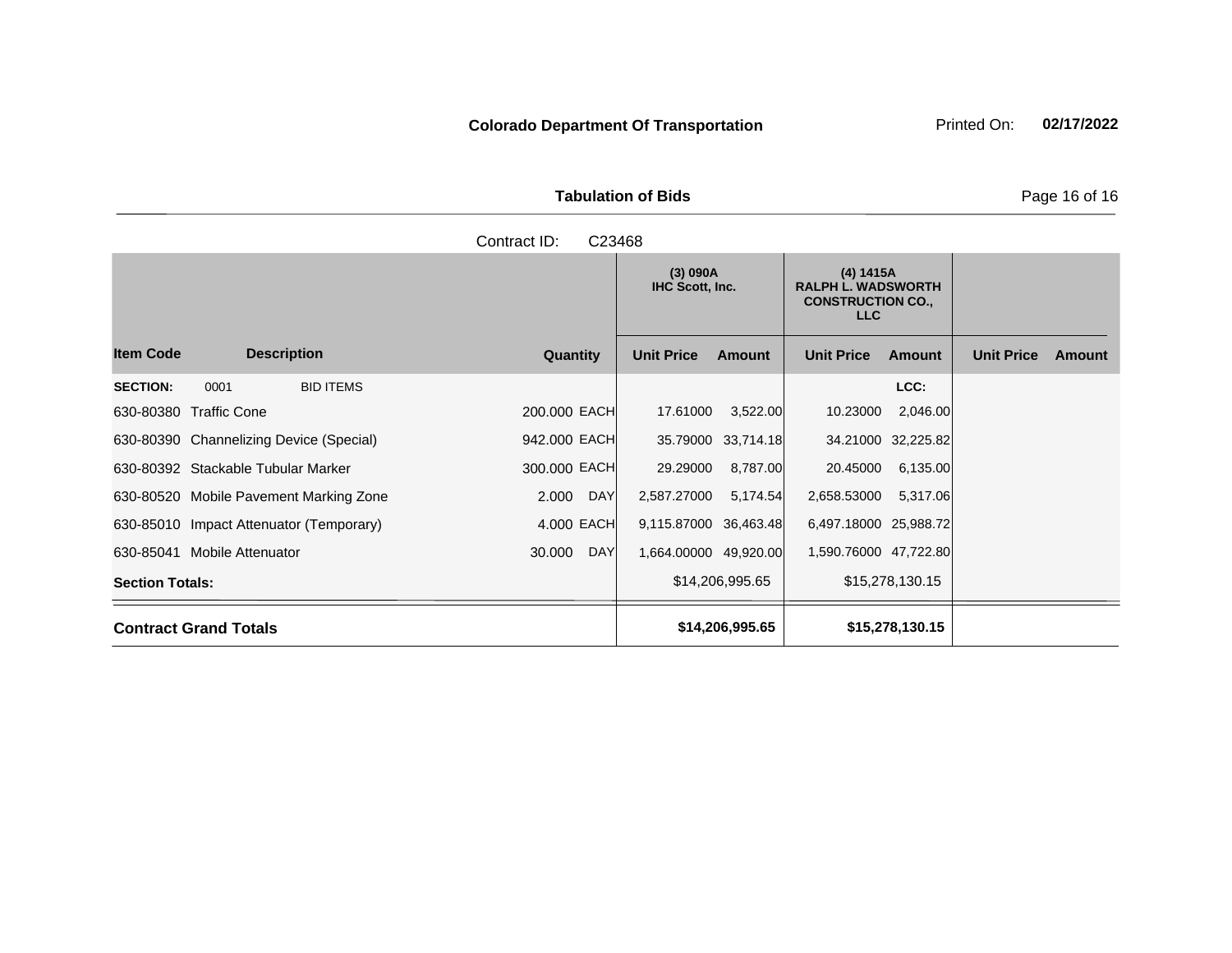**Low Bid Item Analysis Page 1 of 10** 

Contract ID: C23468

| Line            | Item/<br>Description                     | Quantity                                                      | Estimated<br>Price | Bid Price/<br>Units      | Estimated<br>Amount | <b>Bid Amount</b> | <b>Bid Est</b><br>% | Overrun $(+)$<br>Underrun (-) |
|-----------------|------------------------------------------|---------------------------------------------------------------|--------------------|--------------------------|---------------------|-------------------|---------------------|-------------------------------|
| <b>SECTION:</b> | 0001                                     | <b>BID ITEMS</b>                                              |                    |                          |                     |                   |                     |                               |
| 0005            | 202-00170                                | 133,975.00<br><b>Grinding And Texturing Concrete Pavement</b> | 4.50000            | 4.25000<br><b>SY</b>     | 602,887.50          | 569,393.75        | 94.44%              | $-33,493.75$                  |
| 0010            | 202-00201<br><b>Removal of Curb</b>      | 4,648.000                                                     | 5.00000            | 0.26000<br>LF            | 23,240.00           | 1,208.48          | 5.20%               | $-22,031.52$                  |
| 0015            | 202-00240                                | 126,303.00<br>Removal of Asphalt Mat (Planing)                | 2.00000            | 1.50000<br><b>SY</b>     | 252,606.00          | 189,454.50        | 75.00%              | $-63,151.50$                  |
| 0020            | 202-00246                                | 1,880.000<br>Removal of Asphalt Mat (Planing) (Special)       | 20.00000           | 9.50000<br><b>SY</b>     | 37,600.00           | 17,860.00         | 47.50%              | $-19,740.00$                  |
| 0025            | 202-00250<br>Removal of Pavement Marking | 59,529.000                                                    | 1.50000            | 1.25000<br><b>SF</b>     | 89,293.50           | 74,411.25         | 83.33%              | $-14,882.25$                  |
| 0030            | 202-00453<br>2)                          | 56.000<br>Removal of Portions of Present Structure (Class     | 400.00000          | 630.00000<br><b>SY</b>   | 22,400.00           | 35,280.00         | 157.50%             | 12,880.00                     |
| 0035            | 202-00504<br>Removal of Expansion Device | 100.000                                                       | 250.00000          | 475.00000<br><b>LF</b>   | 25,000.00           | 47,500.00         | 190.00%             | 22,500.00                     |
| 0040            | 202-00810<br>Removal of Ground Sign      | 104.000                                                       | 150.00000          | 155.00000<br><b>EACH</b> | 15,600.00           | 16,120.00         | 103.33%             | 520.00                        |
| 0045            | 202-00821<br>Removal of Sign Panel       | 10.000                                                        | 125.00000          | 80.00000<br><b>EACH</b>  | 1,250.00            | 800.00            | 64.00%              | $-450.00$                     |
| 0050            | 202-01130<br>Removal of Guardrail Type 3 | 957.000                                                       | 6.00000            | 7.00000<br>LF            | 5,742.00            | 6,699.00          | 116.67%             | 957.00                        |
| 0055            | 202-04010<br>Clean Inlet                 | 4.000                                                         | 1,100.00000        | 350.00000<br><b>EACH</b> | 4,400.00            | 1,400.00          | 31.82%              | $-3,000.00$                   |
| 0060            | 203-01594<br><b>Combination Loader</b>   | 10.000                                                        | 160.00000          | 90.00000<br><b>HOUR</b>  | 1,600.00            | 900.00            | 56.25%              | $-700.00$                     |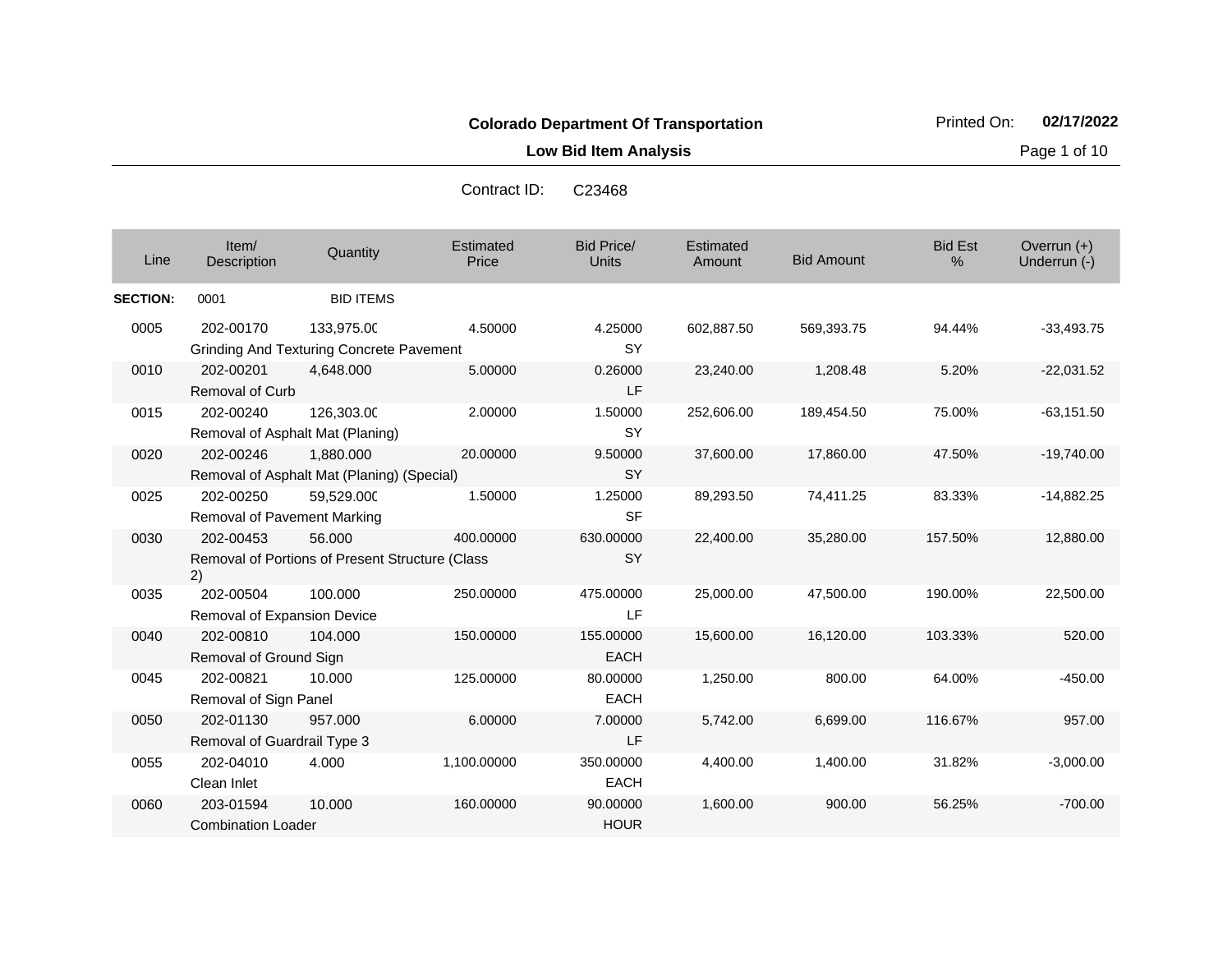**Low Bid Item Analysis Page 2 of 10** 

22,410.00

1,050.00

8,600.00

7,200.00 9,900.00 137.50% 2,700.00

30,000.00 33,600.00 112.00% 3,600.00

2,800.00 4,000.00 142.86% 1,200.00

12,000.00 12,000.00 100.00% 0.00

Contract ID: C23468

| Line            | Item/<br>Description                   | Quantity                                                   | Estimated<br>Price | Bid Price/<br>Units        | Estimated<br>Amount | <b>Bid Amount</b> | <b>Bid Est</b><br>$\%$ | Overrun $(+)$<br>Underrun (-) |
|-----------------|----------------------------------------|------------------------------------------------------------|--------------------|----------------------------|---------------------|-------------------|------------------------|-------------------------------|
| <b>SECTION:</b> | 0001                                   | <b>BID ITEMS</b>                                           |                    |                            |                     |                   |                        |                               |
| 0065            | 207-00700<br>Topsoil (Onsite)          | 2,581.000                                                  | 10.00000           | 1.25000<br>CY              | 25,810.00           | 3,226.25          | 12.50%                 | $-22,583.75$                  |
| 0070            | 207-00704<br>Subgrade Soil Preparation | 14,520.000                                                 | 2.00000            | 2.00000<br><b>SY</b>       | 29,040.00           | 29,040.00         | 100.00%                | 0.00                          |
| 0075            | 208-00017<br>lnch)                     | 4,980.000<br>Erosion Log Type 2 Biodegradable Netting (12) | 5.00000            | 9.50000<br>LF              | 24,900.00           | 47,310.00         | 190.00%                | 22,410.00                     |
| 0080            | 208-00035<br>Aggregate Bag             | 600,000                                                    | 7.00000            | 8.75000<br>LF              | 4,200.00            | 5,250.00          | 125.00%                | 1,050.00                      |
| 0085            | 208-00046<br>(Type 1)                  | 2.000<br><b>Pre-fabricated Concrete Washout Structure</b>  | 1,500.00000        | 2,500.00000<br><b>EACH</b> | 3,000.00            | 5,000.00          | 166.67%                | 2,000.00                      |
| 0090            | 208-00075                              | 2.000<br>Pre-fabricated Vehicle Tracking Pad               | 3,000.00000        | 4,300.00000<br><b>EACH</b> | 6,000.00            | 8,600.00          | 143.33%                | 2,600.00                      |
| 0095            | 208-00103                              | 150,000<br>Removal and Disposal of Sediment (Labor)        | 50.00000           | 85.00000<br><b>HOUR</b>    | 7,500.00            | 12,750.00         | 170.00%                | 5,250.00                      |

**HOUR** 

HOUR

**HOUR** 

DAY

60.000 120.00000 165.00000

240.000 125.00000 140.00000

40.000 70.00000 100.00000

30.000 400.00000 400.00000

0100 208-00105

0105 208-00106

0110 208-00107

0115 208-00207

Removal of Trash

Removal and Disposal of Sediment (Equipment)

Sweeping (Sediment Removal)

Erosion Control Management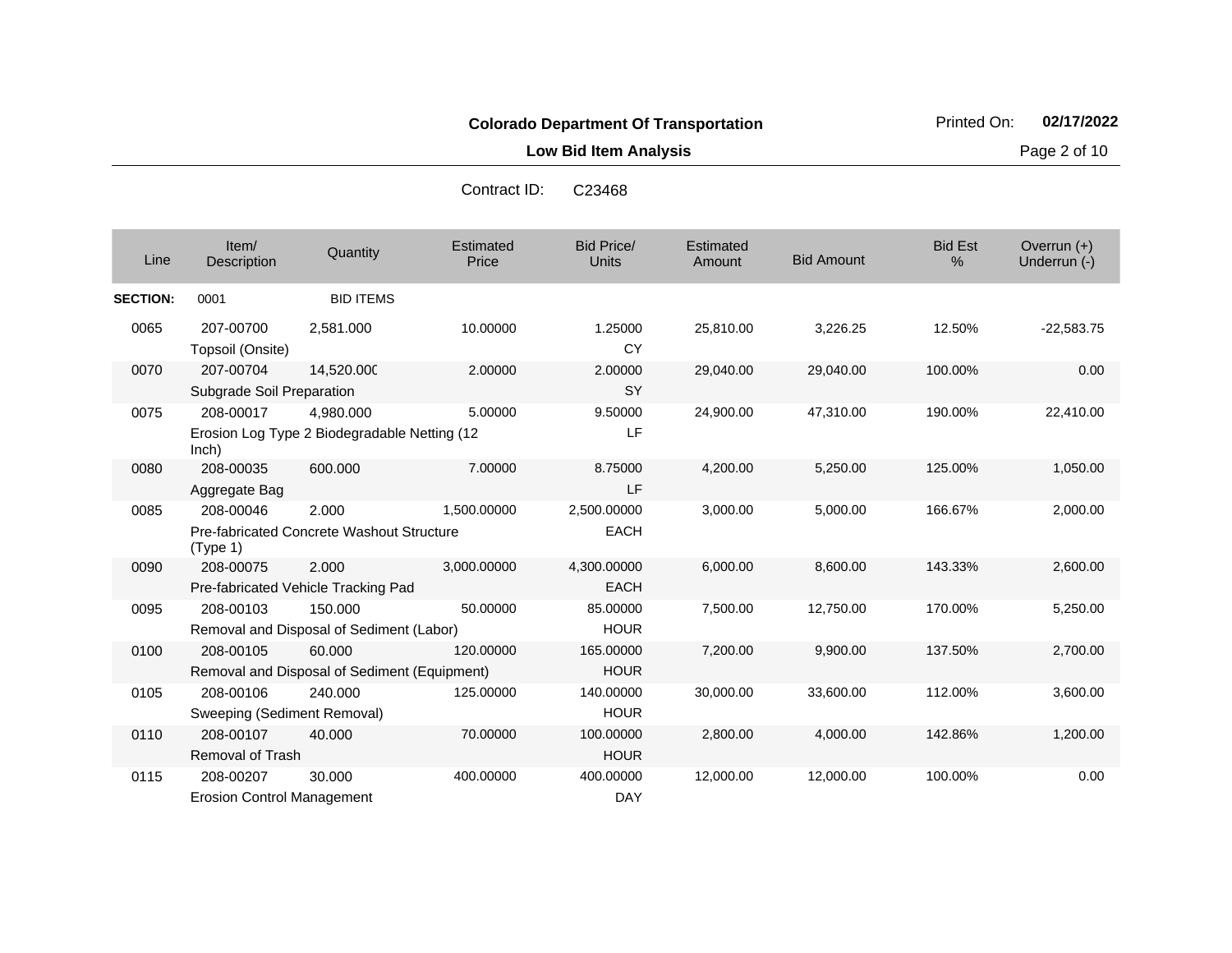Contract ID: C23468

**Low Bid Item Analysis Contract Contract Contract Contract Contract Contract Contract Contract Contract Contract Contract Contract Contract Contract Contract Contract Contract Contract Contract Contract Contract Contract** 

| Line            | Item/<br>Description                                                                      | Quantity                                               | Estimated<br>Price | Bid Price/<br><b>Units</b> | Estimated<br>Amount | <b>Bid Amount</b> | <b>Bid Est</b><br>$\frac{0}{0}$ | Overrun $(+)$<br>Underrun (-) |
|-----------------|-------------------------------------------------------------------------------------------|--------------------------------------------------------|--------------------|----------------------------|---------------------|-------------------|---------------------------------|-------------------------------|
| <b>SECTION:</b> | 0001                                                                                      | <b>BID ITEMS</b>                                       |                    |                            |                     |                   |                                 |                               |
| 0120            | 212-00700<br>Organic Fertilizer                                                           | 960,000                                                | 1.75000            | 0.50000<br><b>LB</b>       | 1,680.00            | 480.00            | 28.57%                          | $-1,200.00$                   |
| 0125            | 212-00701<br><b>Compost (Mechanically Applied)</b>                                        | 384.000                                                | 105.00000          | 30.00000<br><b>CY</b>      | 40,320.00           | 11,520.00         | 28.57%                          | $-28,800.00$                  |
| 0130            | 212-00703<br>Humate                                                                       | 480.000                                                | 2.00000            | 0.75000<br><b>LB</b>       | 960.00              | 360.00            | 37.50%                          | $-600.00$                     |
| 0135            | 212-00704<br>Mycorrhizae                                                                  | 28.000                                                 | 20.00000           | 16.00000<br>LB             | 560.00              | 448.00            | 80.00%                          | $-112.00$                     |
| 0140            | 212-00706<br>Seeding (Native) Drill                                                       | 3.000                                                  | 1,200.00000        | 570.00000<br><b>ACRE</b>   | 3,600.00            | 1,710.00          | 47.50%                          | $-1,890.00$                   |
| 0145            | 212-00708<br>Seeding (Native) Broadcast                                                   | 0.200                                                  | 3,000.00000        | 650.00000<br><b>ACRE</b>   | 600.00              | 130.00            | 21.67%                          | $-470.00$                     |
| 0150            | 213-00012<br>Spray-on Mulch Blanket                                                       | 3.000                                                  | 3,500.00000        | 2,900.00000<br><b>ACRE</b> | 10,500.00           | 8,700.00          | 82.86%                          | $-1,800.00$                   |
| 0155            | 213-00066<br>Mulch (Paper Base)                                                           | 2.000                                                  | 2.000.00000        | 1.600.00000<br><b>ACRE</b> | 4.000.00            | 3,200.00          | 80.00%                          | $-800.00$                     |
| 0160            | 216-00201<br>970.000<br>Soil Retention Blanket (Straw-Coconut)<br>(Biodegradable Class 1) |                                                        | 5.00000            | 3.00000<br><b>SY</b>       | 4,850.00            | 2,910.00          | 60.00%                          | $-1,940.00$                   |
| 0165            | 304-07009                                                                                 | 5,032.000<br>Aggregate Base Course (Class 7) (Special) | 40.00000           | 33.00000<br><b>TON</b>     | 201,280.00          | 166,056.00        | 82.50%                          | $-35,224.00$                  |
| 0170            | 403-00720                                                                                 | 517.000<br>Hot Mix Asphalt (Patching) (Asphalt)        | 175.00000          | 172.00000<br><b>TON</b>    | 90,475.00           | 88,924.00         | 98.29%                          | $-1,551.00$                   |
| 0175            | 403-00721                                                                                 | 27,366.000<br>Hot Mix Asphalt (Patching) (Asphalt)     | 9.75000            | 22.00000<br><b>SY</b>      | 266,818.50          | 602,052.00        | 225.64%                         | 335,233.50                    |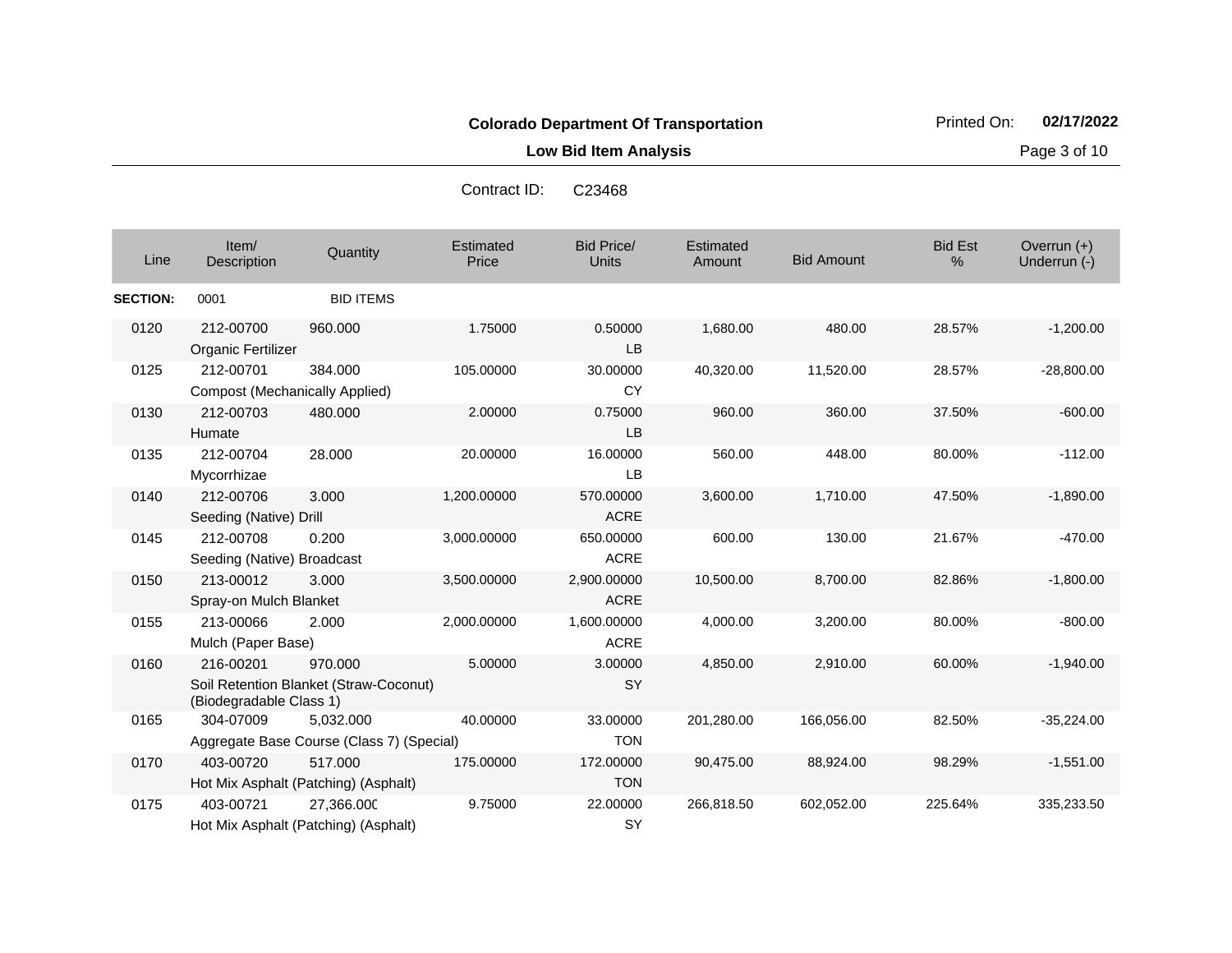**Low Bid Item Analysis Page 4 of 10** 

| Line            | Item/<br>Description                                | Quantity                                                    | Estimated<br>Price | <b>Bid Price/</b><br><b>Units</b> | Estimated<br>Amount | <b>Bid Amount</b> | <b>Bid Est</b><br>% | Overrun (+)<br>Underrun (-) |
|-----------------|-----------------------------------------------------|-------------------------------------------------------------|--------------------|-----------------------------------|---------------------|-------------------|---------------------|-----------------------------|
| <b>SECTION:</b> | 0001                                                | <b>BID ITEMS</b>                                            |                    |                                   |                     |                   |                     |                             |
| 0180            | 403-34851                                           | 30.038.000<br>Hot Mix Asphalt (Grading SX) (100) (PG 64-28) | 115.00000          | 108.00000<br><b>TON</b>           | 3,454,370.00        | 3,244,104.00      | 93.91%              | $-210,266.00$               |
| 0185            | 403-34871                                           | 14,402.000<br>Hot Mix Asphalt (Grading SX) (100) (PG 76-28) | 115.00000          | 111.00000<br><b>TON</b>           | 1,656,230.00        | 1,598,622.00      | 96.52%              | $-57,608.00$                |
| 0190            | 408-01100<br>Joint Sealant                          | 299,000                                                     | 30.00000           | 37.00000<br>LF                    | 8,970.00            | 11,063.00         | 123.33%             | 2,093.00                    |
| 0195            | 412-05000                                           | 1,000.000<br>Partial Depth Repair of Concrete Pavement      | 50.00000           | 120.00000<br><b>SF</b>            | 50,000.00           | 120,000.00        | 240.00%             | 70,000.00                   |
| 0200            | 412-05002                                           | 246,294.00<br>Full Depth Repair of Concrete Pavement        | 8.75000            | 11.00000<br><b>SF</b>             | 2,155,072.50        | 2,709,234.00      | 125.71%             | 554,161.50                  |
| 0205            | 412-14000                                           | 292,140.00<br>Sawing and Sealing Concrete Pavement Joints   | 1.90000            | 2.25000<br>LF.                    | 555,066.00          | 657,315.00        | 118.42%             | 102,249.00                  |
| 0210            | 506-00212<br>Riprap (12 Inch)                       | 12.000                                                      | 200.00000          | 200.00000<br><b>CY</b>            | 2,400.00            | 2,400.00          | 100.00%             | 0.00                        |
| 0215            | 515-00120<br>Waterproofing (Membrane)               | 1,610.000                                                   | 25.00000           | 35.00000<br><b>SY</b>             | 40,250.00           | 56,350.00         | 140.00%             | 16,100.00                   |
| 0220            | 515-00400<br><b>Concrete Sealer</b>                 | 338.000                                                     | 175.00000          | 37.00000<br><b>SY</b>             | 59,150.00           | 12,506.00         | 21.14%              | $-46,644.00$                |
| 0225            | 518-00000<br><b>Bridge Compression Joint Sealer</b> | 100.000                                                     | 100.00000          | 375.00000<br>LF.                  | 10,000.00           | 37,500.00         | 375.00%             | 27,500.00                   |
| 0230            | 601-03057<br><b>Concrete Class DR</b>               | 12.000                                                      | 2,500.00000        | 6,500.00000<br><b>CY</b>          | 30,000.00           | 78,000.00         | 260.00%             | 48,000.00                   |
| 0235            | 601-51005<br>Galvanic Anodes                        | 280.000                                                     | 44.00000           | 35.00000<br><b>EACH</b>           | 12,320.00           | 9,800.00          | 79.55%              | $-2,520.00$                 |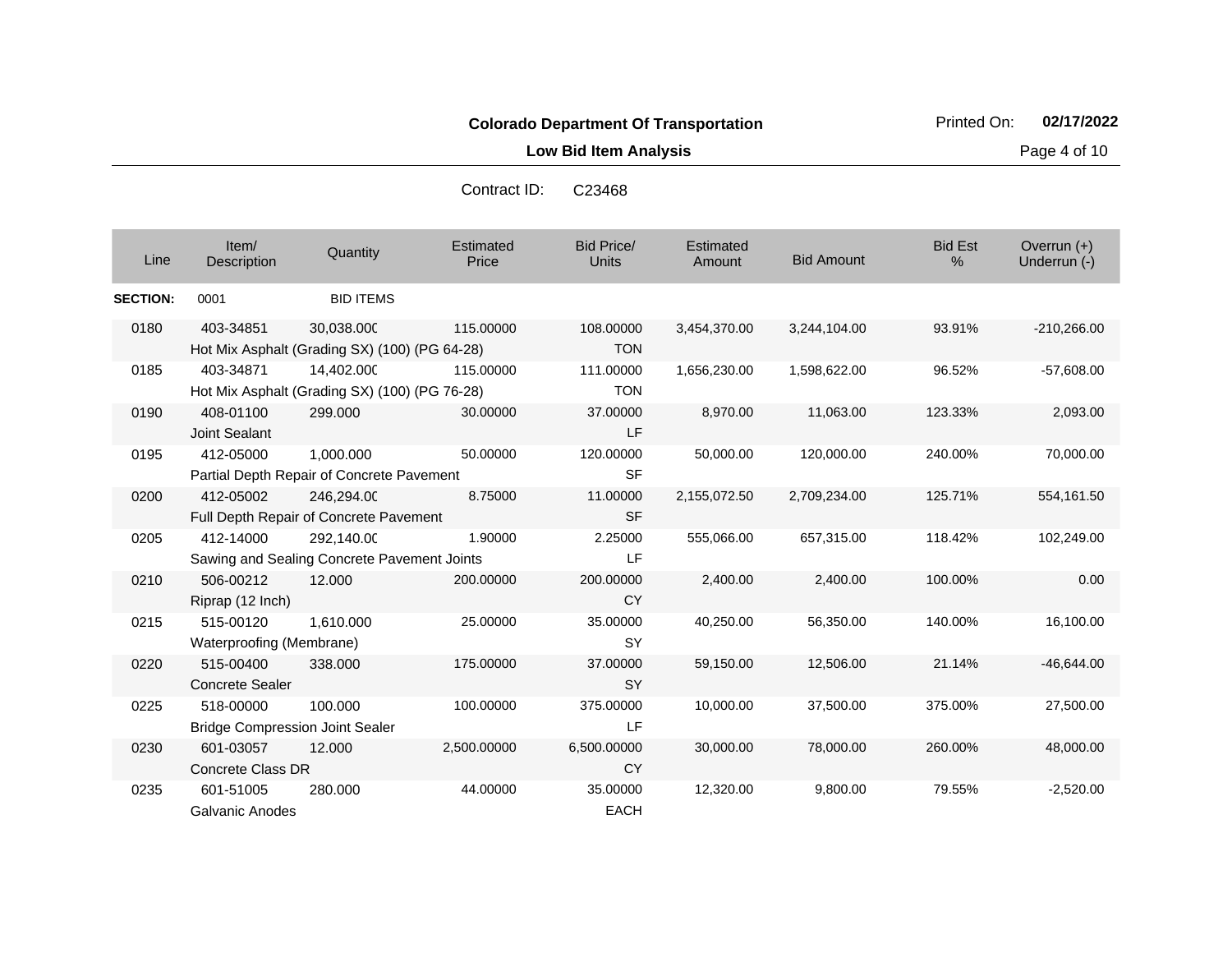**Low Bid Item Analysis Page 5 of 10** 

Bid Price/ Units **Amount** Bid Amount Overrun (+)<br>Underrun (-) الساحة المستحدة التي التي تعليم المستحدة التي تعليم التي التي يتم التي يتم التي التي التي تعليم التي التي التي<br>التي يتم التي يتم التي يتم التي يتم التي يتم التي يتم التي يتم التي يتم التي يتم التي يتم التي يتم التي يتم ال **Estimated Price** Estimated Amount Item/<br>Description Description Quantity Bid Est % **SECTION:** 0001 BID ITEMS 0240 602-00000 Reinforcing Steel 280.000 4.00000 9.00000 LB 1,120.00 2,520.00 225.00% 1,400.00 0245 606-00301 Guardrail Type 3 (6-3 Post Spacing) 1,175.000 30.00000 38.00000 LF 35,250.00 44,650.00 126.67% 9,400.00 0250 606-01340 End Anchorage Type 3D 2.000 2,000.00000 1,400.00000 EACH 4,000.00 2,800.00 70.00% -1,200.00 0255 606-01370 Transition Type 3G 4.000 3,000.00000 3,900.00000 EACH 12,000.00 15,600.00 130.00% 3,600.00 0260 606-01380 Transition Type 3H 2.000 1,500.00000 1,700.00000 **EACH** 3,000.00 3,400.00 113.33% 400.00 0265 606-02003 End Anchorage (Nonflared) 2.000 3,000.00000 3,500.00000 EACH 6,000.00 7,000.00 116.67% 1,000.00 0270 606-02005 End Anchorage (Flared) 2.000 3,200.00000 4,000.00000 EACH 6,400.00 8,000.00 125.00% 1,600.00 0275 609-60011 Curb Type 6 (Section M) 4,648.000 15.00000 18.00000 LF 69,720.00 83,664.00 120.00% 13,944.00 0280 612-00052 Reflector 240.000 12.00000 47.00000 EACH 2,880.00 11,280.00 391.67% 8,400.00 0285 612-00081 Delineator (Post Mounted)(Type I) 12.000 75.00000 65.00000 EACH 900.00 780.00 86.67% -120.00 0290 612-00083 Delineator (Post Mounted)(Type III) 4.000 80.00000 70.00000 EACH 320.00 280.00 87.50% -40.00 0295 612-00101 470.000 130.00000 205.00000 61,100.00 96,350.00 157.69% 35,250.00 Contract ID: C23468

EACH

- Delineator (Drivable Concrete Installation) (Type
- I)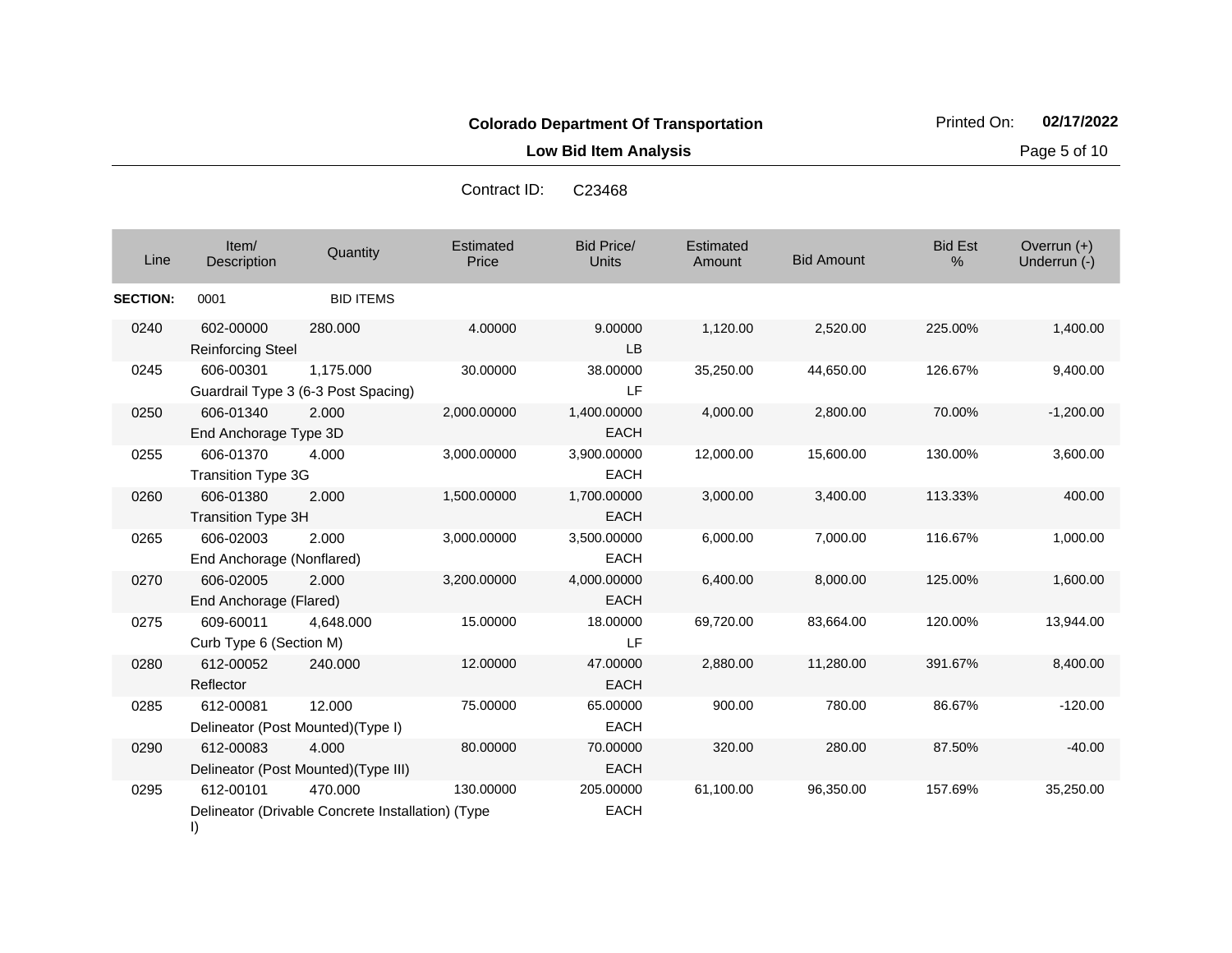**Low Bid Item Analysis Page 6 of 10** 

Contract ID: C23468

| Line            | Item/<br>Description                   | Quantity                                                   | Estimated<br>Price | <b>Bid Price/</b><br><b>Units</b> | Estimated<br>Amount | <b>Bid Amount</b> | <b>Bid Est</b><br>$\%$ | Overrun $(+)$<br>Underrun (-) |
|-----------------|----------------------------------------|------------------------------------------------------------|--------------------|-----------------------------------|---------------------|-------------------|------------------------|-------------------------------|
| <b>SECTION:</b> | 0001                                   | <b>BID ITEMS</b>                                           |                    |                                   |                     |                   |                        |                               |
| 0300            | 612-00103<br>III)                      | 4.000<br>Delineator (Drivable Concrete Installation) (Type | 135.00000          | 225.00000<br><b>EACH</b>          | 540.00              | 900.00            | 166.67%                | 360.00                        |
| 0305            | 613-50210<br><b>Temporary Lighting</b> | 1.000                                                      | 125,000.00000      | 32,000.00000<br>L S               | 125,000.00          | 32,000.00         | 25.60%                 | $-93,000.00$                  |
| 0310            | 614-00011<br>Sign Panel (Class I)      | 324.000                                                    | 35,00000           | 30.00000<br><b>SF</b>             | 11,340.00           | 9,720.00          | 85.71%                 | $-1,620.00$                   |
| 0315            | 614-00012<br>Sign Panel (Class II)     | 541.000                                                    | 30.00000           | 33.00000<br><b>SF</b>             | 16,230.00           | 17,853.00         | 110.00%                | 1,623.00                      |
| 0320            | 614-00013<br>Sign Panel (Class III)    | 1,066.000                                                  | 35.00000           | 36.00000<br><b>SF</b>             | 37,310.00           | 38,376.00         | 102.86%                | 1,066.00                      |
| 0325            | 614-00615<br>Steel Signpost (W 6x15)   | 32.000                                                     | 85.00000           | 200.00000<br>LF                   | 2,720.00            | 6,400.00          | 235.29%                | 3,680.00                      |
| 0330            | 614-00818<br>Steel Signpost (W 8x18)   | 75,000                                                     | 90.00000           | 205.00000<br>LF                   | 6,750.00            | 15,375.00         | 227.78%                | 8,625.00                      |
| 0335            | 614-01022<br>Steel Signpost (W 10x22)  | 73,000                                                     | 140.00000          | 210.00000<br>LF                   | 10,220.00           | 15,330.00         | 150.00%                | 5,110.00                      |
| 0340            | 614-01503<br>Socket)                   | 83,000<br>Steel Sign Support (2-Inch Round)(Post and       | 275.00000          | 500.00000<br><b>EACH</b>          | 22,825.00           | 41,500.00         | 181.82%                | 18,675.00                     |
| 0345            | 614-01573<br>40)(Post & Slipbase)      | 19.000<br>Steel Sign Support (2-1/2 Inch Round NP-         | 425.00000          | 800.00000<br><b>EACH</b>          | 8,075.00            | 15,200.00         | 188.24%                | 7,125.00                      |
| 0350            | 614-03002<br>Concrete Footing (Type 2) | 2.000                                                      | 2,400.00000        | 4,000.00000<br><b>EACH</b>        | 4,800.00            | 8,000.00          | 166.67%                | 3,200.00                      |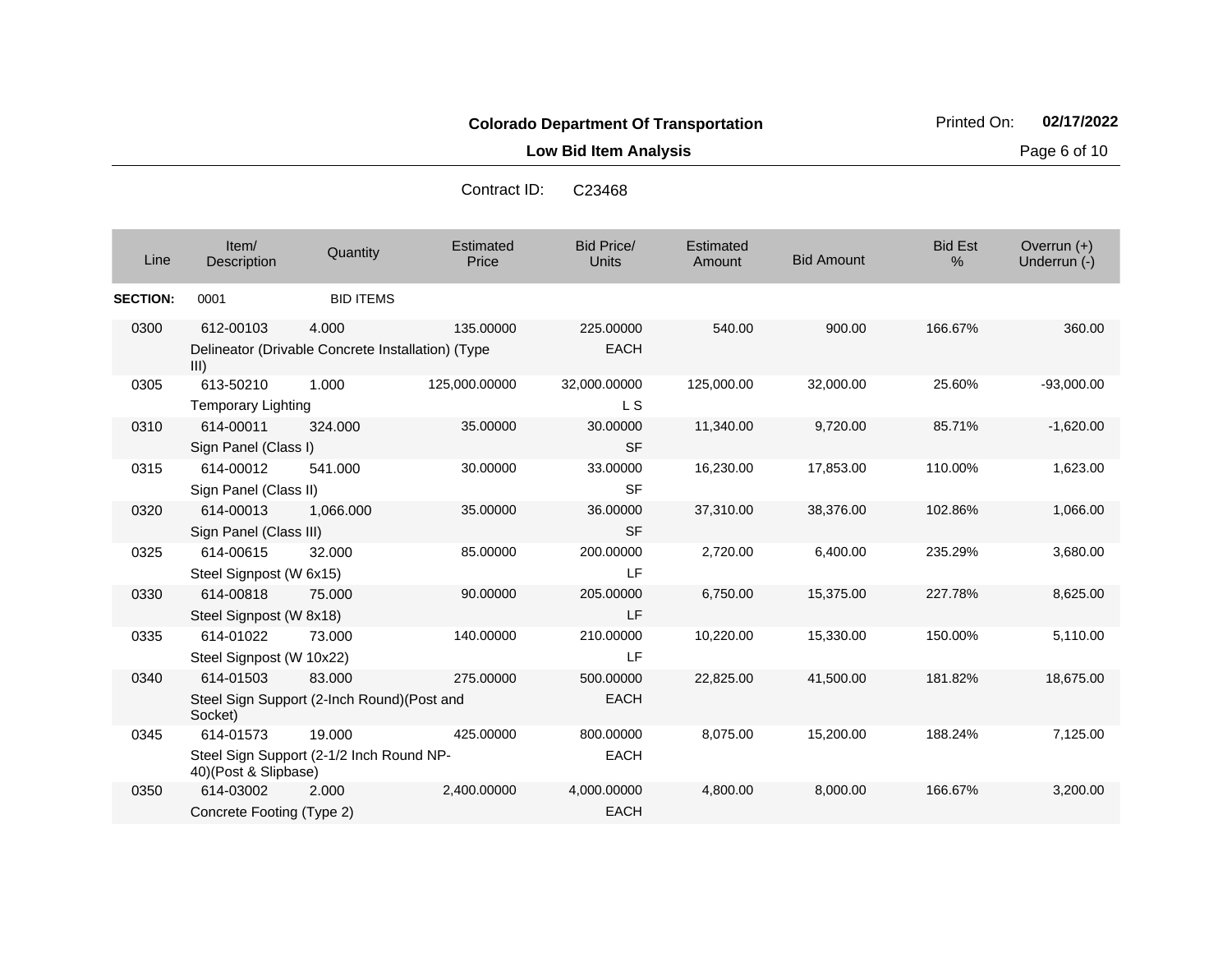**Low Bid Item Analysis Page 7 of 10** 

|                 |                                                 |                                                    | Contract ID:       | C <sub>23468</sub>          |                     |                   |                     |                             |
|-----------------|-------------------------------------------------|----------------------------------------------------|--------------------|-----------------------------|---------------------|-------------------|---------------------|-----------------------------|
| Line            | Item/<br>Description                            | Quantity                                           | Estimated<br>Price | Bid Price/<br><b>Units</b>  | Estimated<br>Amount | <b>Bid Amount</b> | <b>Bid Est</b><br>% | Overrun (+)<br>Underrun (-) |
| <b>SECTION:</b> | 0001                                            | <b>BID ITEMS</b>                                   |                    |                             |                     |                   |                     |                             |
| 0355            | 614-03003<br>Concrete Footing (Type 3)          | 4.000                                              | 2,500.00000        | 4,200.00000<br><b>EACH</b>  | 10,000.00           | 16,800.00         | 168.00%             | 6,800.00                    |
| 0360            | 614-03005<br>Concrete Footing (Type 5)          | 4.000                                              | 3,500.00000        | 4,300.00000<br><b>EACH</b>  | 14,000.00           | 17,200.00         | 122.86%             | 3,200.00                    |
| 0365            | 614-80391                                       | 48,190.000<br>Rumble Strip (Grinding)(Asphalt)     | 0.25000            | 0.20000<br>LF               | 12,047.50           | 9,638.00          | 80.00%              | $-2,409.50$                 |
| 0370            | 615-00030<br><b>Embankment Protector Type 3</b> | 9.000                                              | 1,750.00000        | 2,800.00000<br><b>EACH</b>  | 15,750.00           | 25,200.00         | 160.00%             | 9,450.00                    |
| 0375            | 620-00002<br>Field Office (Class 2)             | 1.000                                              | 25,000.00000       | 50,000.00000<br><b>EACH</b> | 25,000.00           | 50,000.00         | 200.00%             | 25,000.00                   |
| 0380            | 620-00012<br>Field Laboratory (Class 2)         | 1.000                                              | 20,000.00000       | 65,000.00000<br><b>EACH</b> | 20,000.00           | 65,000.00         | 325.00%             | 45,000.00                   |
| 0385            | 620-00020<br><b>Sanitary Facility</b>           | 2.000                                              | 2,500.00000        | 1,200.00000<br><b>EACH</b>  | 5,000.00            | 2,400.00          | 48.00%              | $-2,600.00$                 |
| 0390            | 621-00450<br><b>Detour Pavement</b>             | 6,006.000                                          | 100.00000          | 100.00000<br><b>SY</b>      | 600,600.00          | 600,600.00        | 100.00%             | 0.00                        |
| 0395            | 625-00000<br><b>Construction Surveying</b>      | 1.000                                              | 15,000.00000       | 50,000.00000<br>L S         | 15,000.00           | 50,000.00         | 333.33%             | 35,000.00                   |
| 0400            | 626-00000<br>Mobilization                       | 1.000                                              | 694,114.50000      | 700,000.00000<br>L S        | 694,114.50          | 700,000.00        | 100.85%             | 5,885.50                    |
| 0405            | 626-01114                                       | 160.000<br>Public Information Management (Tier IV) | 70.00000           | 57.00000<br><b>DAY</b>      | 11,200.00           | 9,120.00          | 81.43%              | $-2,080.00$                 |
| 0410            | 627-00008                                       | 946.000                                            | 120.00000          | 121.00000                   | 113,520.00          | 114.466.00        | 100.83%             | 946.00                      |

GAL

Modified Epoxy Pavement Marking

Contract ID: C23468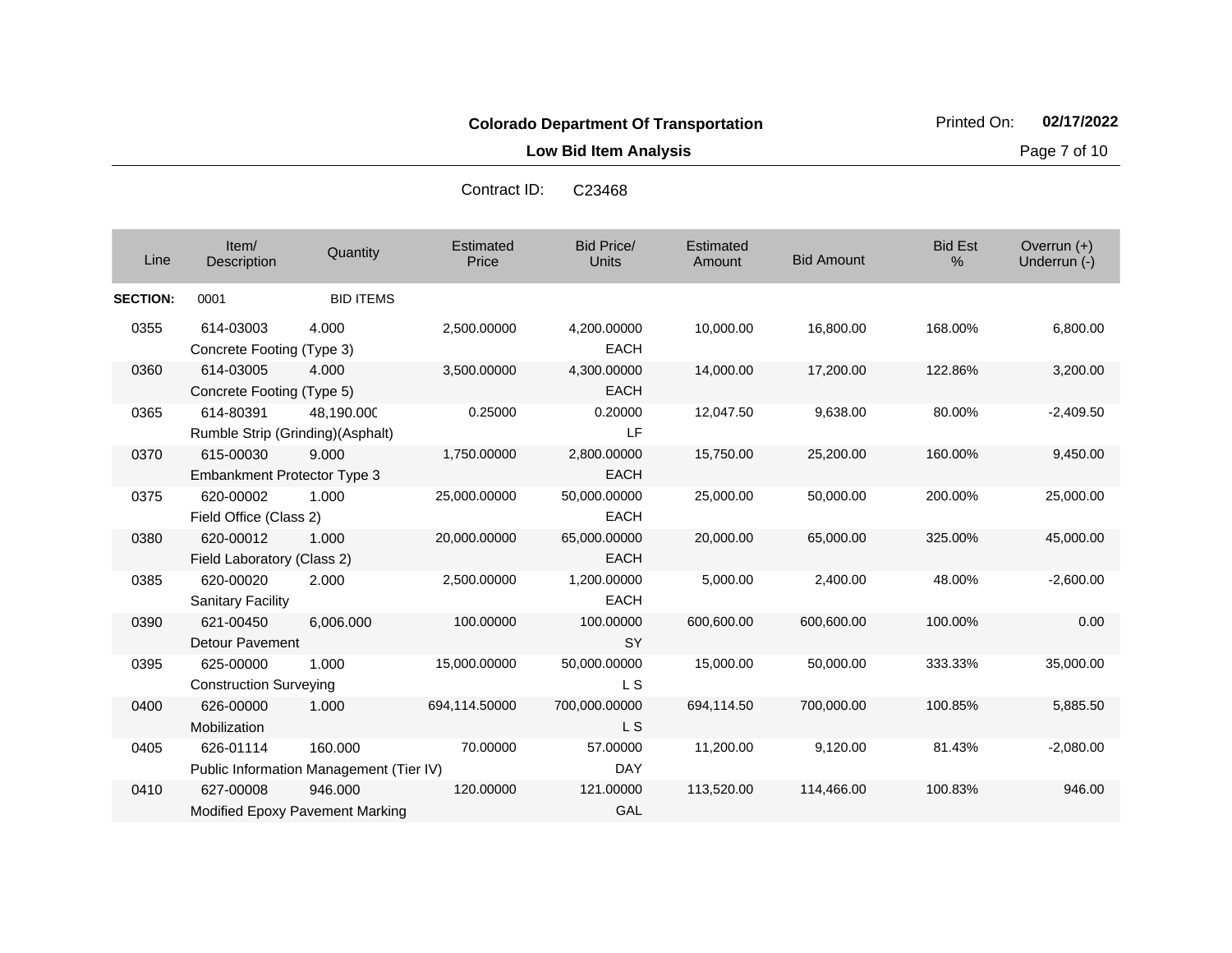**Low Bid Item Analysis Page 8 of 10** 

| Line            | Item/<br>Description                                     | Quantity                                         | <b>Estimated</b><br>Price | <b>Bid Price/</b><br><b>Units</b> | Estimated<br>Amount | <b>Bid Amount</b> | <b>Bid Est</b><br>% | Overrun $(+)$<br>Underrun (-) |
|-----------------|----------------------------------------------------------|--------------------------------------------------|---------------------------|-----------------------------------|---------------------|-------------------|---------------------|-------------------------------|
| <b>SECTION:</b> | 0001                                                     | <b>BID ITEMS</b>                                 |                           |                                   |                     |                   |                     |                               |
| 0415            | 627-00013                                                | 1,818.000<br>Pavement Marking Paint (High Build) | 60.00000                  | 90.00000<br>GAL                   | 109,080.00          | 163,620.00        | 150.00%             | 54,540.00                     |
| 0420            | 627-00030                                                | 300.000                                          | 10.00000                  | 17.00000                          | 3,000.00            | 5,100.00          | 170.00%             | 2,100.00                      |
|                 |                                                          | Raised Pavement Marker (Temporary)               |                           | <b>EACH</b>                       |                     |                   |                     |                               |
| 0425            | 627-01010                                                | 3.765.000                                        | 18.00000                  | 15.00000                          | 67,770.00           | 56,475.00         | 83.33%              | $-11,295.00$                  |
|                 | I)(Inlaid)                                               | Preformed Plastic Pavement Marking (Type         |                           | <b>SF</b>                         |                     |                   |                     |                               |
| 0430            | 627-02010                                                | 9,421.000                                        | 19.00000                  | 16.00000                          | 178,999.00          | 150,736.00        | 84.21%              | $-28,263.00$                  |
|                 | Preformed Plastic Pavement Marking (Type II)<br>(Inlaid) |                                                  |                           | <b>SF</b>                         |                     |                   |                     |                               |
| 0435            | 630-00000                                                | 3,500.000                                        | 28.00000                  | 48.00000                          | 98,000.00           | 168,000.00        | 171.43%             | 70,000.00                     |
|                 | Flagging                                                 |                                                  |                           | <b>HOUR</b>                       |                     |                   |                     |                               |
| 0440            | 630-00007                                                | 55,000                                           | 250.00000                 | 750.00000                         | 13,750.00           | 41,250.00         | 300.00%             | 27,500.00                     |
|                 | <b>Traffic Control Inspection</b>                        |                                                  |                           | <b>DAY</b>                        |                     |                   |                     |                               |
| 0445            | 630-00012                                                | 135.000                                          | 1,500.00000               | 2,400.00000                       | 202,500.00          | 324,000.00        | 160.00%             | 121,500.00                    |
|                 | <b>Traffic Control Management</b>                        |                                                  |                           | <b>DAY</b>                        |                     |                   |                     |                               |
| 0450            | 630-80001                                                | 12,000                                           | 1,000.00000               | 800.00000                         | 12,000.00           | 9,600.00          | 80.00%              | $-2,400.00$                   |
|                 | Flashing Beacon (Portable)                               |                                                  |                           | <b>EACH</b>                       |                     |                   |                     |                               |
| 0455            | 630-80335                                                | 6.000                                            | 225.00000                 | 400.00000                         | 1,350.00            | 2,400.00          | 177.78%             | 1,050.00                      |
|                 | Barricade (Type 3 M-A) (Temporary)                       |                                                  |                           | <b>EACH</b>                       |                     |                   |                     |                               |
| 0460            | 630-80338                                                | 4.000                                            | 400.00000                 | 500.00000                         | 1,600.00            | 2,000.00          | 125.00%             | 400.00                        |
|                 | Barricade (Type 3 M-D) (Temporary)                       |                                                  |                           | <b>EACH</b>                       |                     |                   |                     |                               |
| 0465            | 630-80341                                                | 66,000                                           | 60.00000                  | 56.00000                          | 3,960.00            | 3,696.00          | 93.33%              | $-264.00$                     |
|                 | Construction Traffic Sign (Panel Size A)                 |                                                  |                           | <b>EACH</b>                       |                     |                   |                     |                               |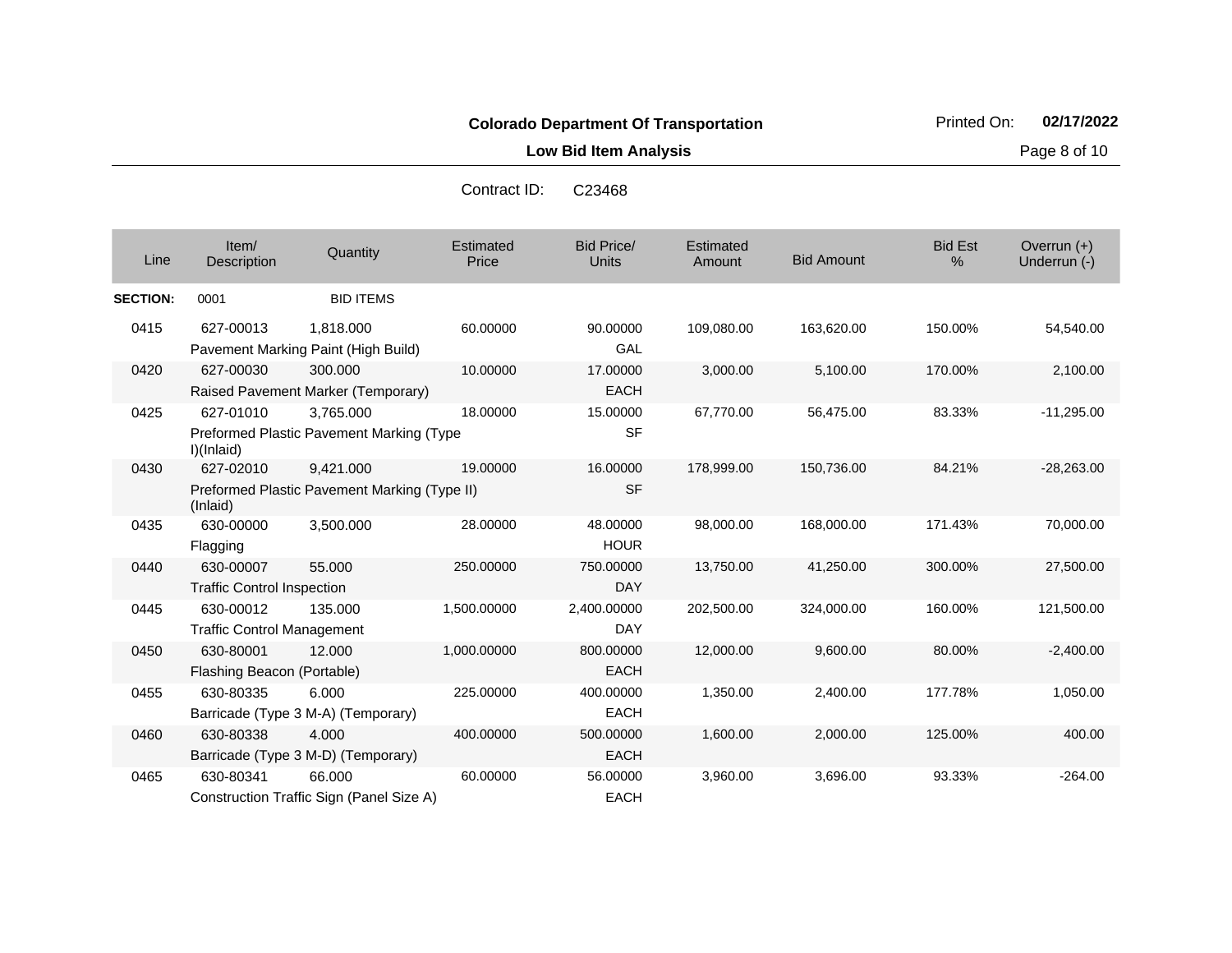47,100.00 26,376.00 56.00% -20,724.00

**Low Bid Item Analysis Page 9 of 10** 

Bid Price/ Units **Amount** Bid Amount Overrun (+)<br>Underrun (-) الساحة المستحدة التي التي تعليم المستحدة التي تعليم التي التي يتم التي يتم التي التي التي تعليم التي التي التي<br>التي يتم التي يتم التي يتم التي يتم التي يتم التي يتم التي يتم التي يتم التي يتم التي يتم التي يتم التي يتم ال **Estimated Price Estimated** Amount Item/ Description Quantity Bid Est % **SECTION:** 0001 BID ITEMS 0470 630-80342 Construction Traffic Sign (Panel Size B) 154.000 85.00000 69.00000 EACH 13,090.00 10,626.00 81.18% -2,464.00 0475 630-80344 Construction Traffic Sign (Special) 518.000 31.00000 115.00000 SF 16,058.00 59,570.00 370.97% 43,512.00 0480 630-80350 Vertical Panel 40.000 32.00000 90.00000 EACH 1,280.00 3,600.00 281.25% 2,320.00 0485 630-80355 Portable Message Sign Panel 4.000 5,000.00000 8,500.00000 EACH 20,000.00 34,000.00 170.00% 14,000.00 0490 630-80358 Advance Warning Flashing or Sequencing Arrow Panel (C Type) 2.000 1,650.00000 8,500.00000 EACH 3,300.00 17,000.00 515.15% 13,700.00 0495 630-80360 Drum Channelizing Device 250.000 40.00000 40.00000 EACH 10,000.00 10,000.00 100.00% 0.00 0500 630-80363 Drum Channelizing Device (With Light) (Flashing) 6.000 40.00000 45.00000 EACH 240.00 270.00 112.50% 30.00 0505 630-80367 Portable Traffic Speed Monitor 4.000 1,800.00000 8,500.00000 EACH 7,200.00 34,000.00 472.22% 26,800.00 0510 630-80370 Barrier (Temporary) 1,197.000 50.00000 60.00000 LF 59,850.00 71,820.00 120.00% 11,970.00 0515 630-80380 200.000 7.00000 23.00000 1,400.00 4,600.00 328.57% 3,200.00 Contract ID: C23468

EACH

EACH

942.000 50.00000 28.00000

Traffic Cone

Channelizing Device (Special)

0520 630-80390